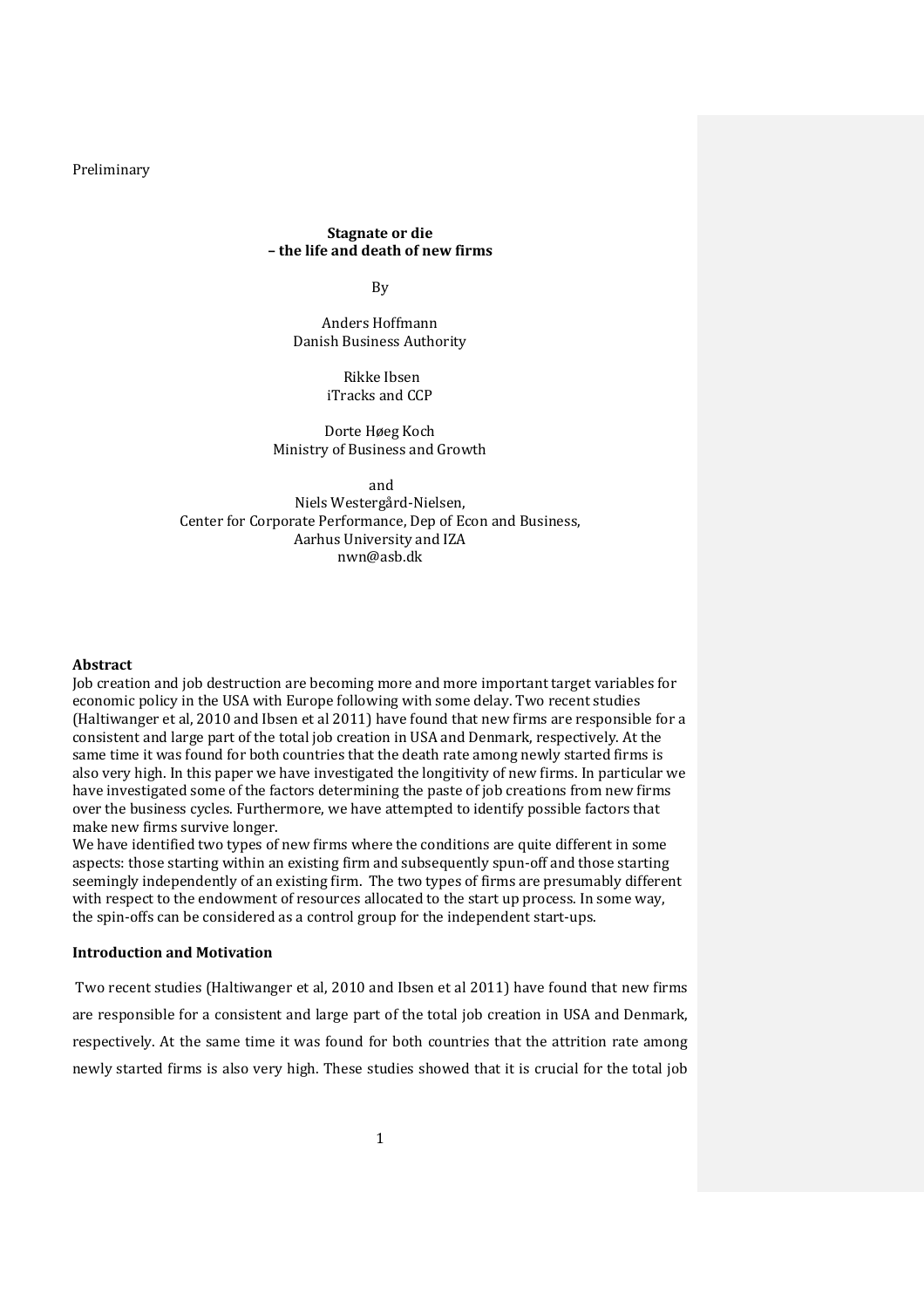creation that enough new firms are created so that the surviving firms can create new jobs. However, there are several other dimensions of the role as prime job creator. One is if we can identify factors that make young firms better suited at surviving. Another is if we can identify factors that can make new firms to survive longer or shorter. And finally, we will address the question of how many jobs they create over their lifetime, or how big do they become.

This paper will take a quantitative approach and use information from the Danish registers to identify factors that may be important for the survival and growth. At this point we are limited to use information available in the Danish registers. Compared to earlier studies on entrepreneurship on Danish data, see Nanda and Sørensen, 2010, this study uses data on incorporated firms where their study only uses data on individuals starting own firms.

One of the obvious candidates for survival as a young firm is of course the financial background of the persons starting a new business together with information on the bank relationship of the firm. How tempting it is to follow this route, it appears to be very difficult to acquire the necessary information, so at this point we are unable to

# **Data.**

The dataset includes all new private firms and spin-offs that start in the period 1982-2007. Firms can either close within the period or survive at the end of this period. We will have to treat the latter as censored because we do not know whether it closes at a later time or it merges with another firm or is taken over. In case of the latter, the firm will no longer be characterized as a continuing firm in terms of age, so these firms will also be censored.

In this setup firms will never be older than 26 years. Firms that continue and take over other firms or firms that are themselves mother firms to spin-offs are included as continuing firms.

We distinguish between new firms and spin-offs. The former are defined as a firm that has not existed before and which is not composed of people who all come from a particular firm.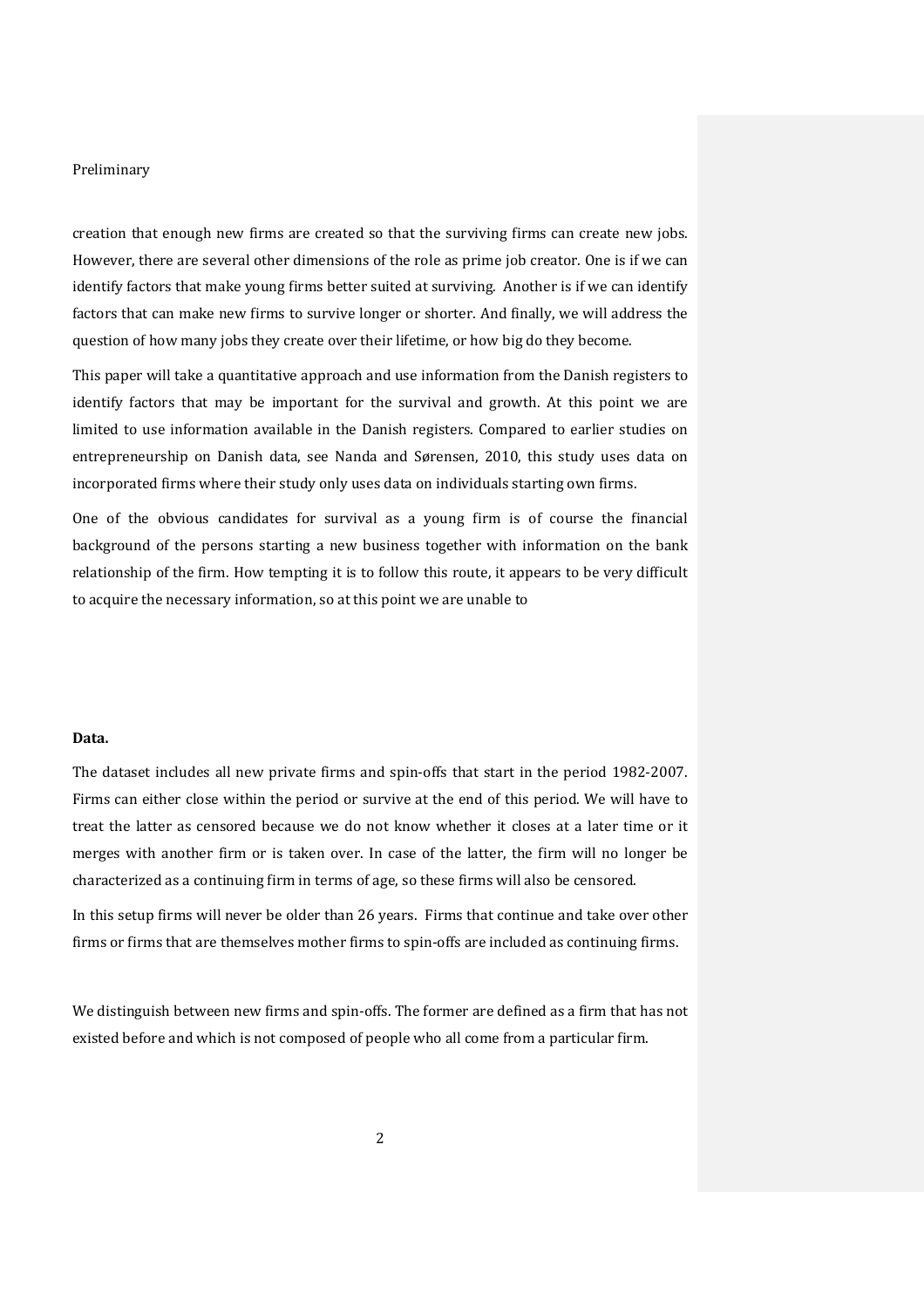Spin-offs on the other hand are firms that have some connection to a firm the year before or earlier, that is, it is not a new firm without any ties to firms back in time. Also new firms, that have a certain share of employees from an older firm are characterized as a spin-off. Spin-offs from public firms that become private are excluded from the dataset.

Firms with no employees in the first years are included in the data, as long as they have at least 1 employee in the lifetime of the firm, and the age will therefore be calculated from the time the firm enters the dataset. Firms with no employees at any point in time are excluded.

# **Descriptive statistics**

The number of new private firms and spin-offs are shown in Figure 1. The red dashed lines are low points of recessions in the economy and the dashed blue lines are the peaks in the booms of the economy. The creation of new firms and spin-offs follows the business cycles, so the creation of firms rises during booms and decreases during recessions. In the last year of booms the creation of new firms is decreasing, indicating, that the marked is expecting a downturn in the economy. Over time it appears, that more firms are created in the boom years 1982-1986 and 2003-2007 than in the boom years of 1993-2001.

Figure 1. New private firms and spin-offs, 1982-2007.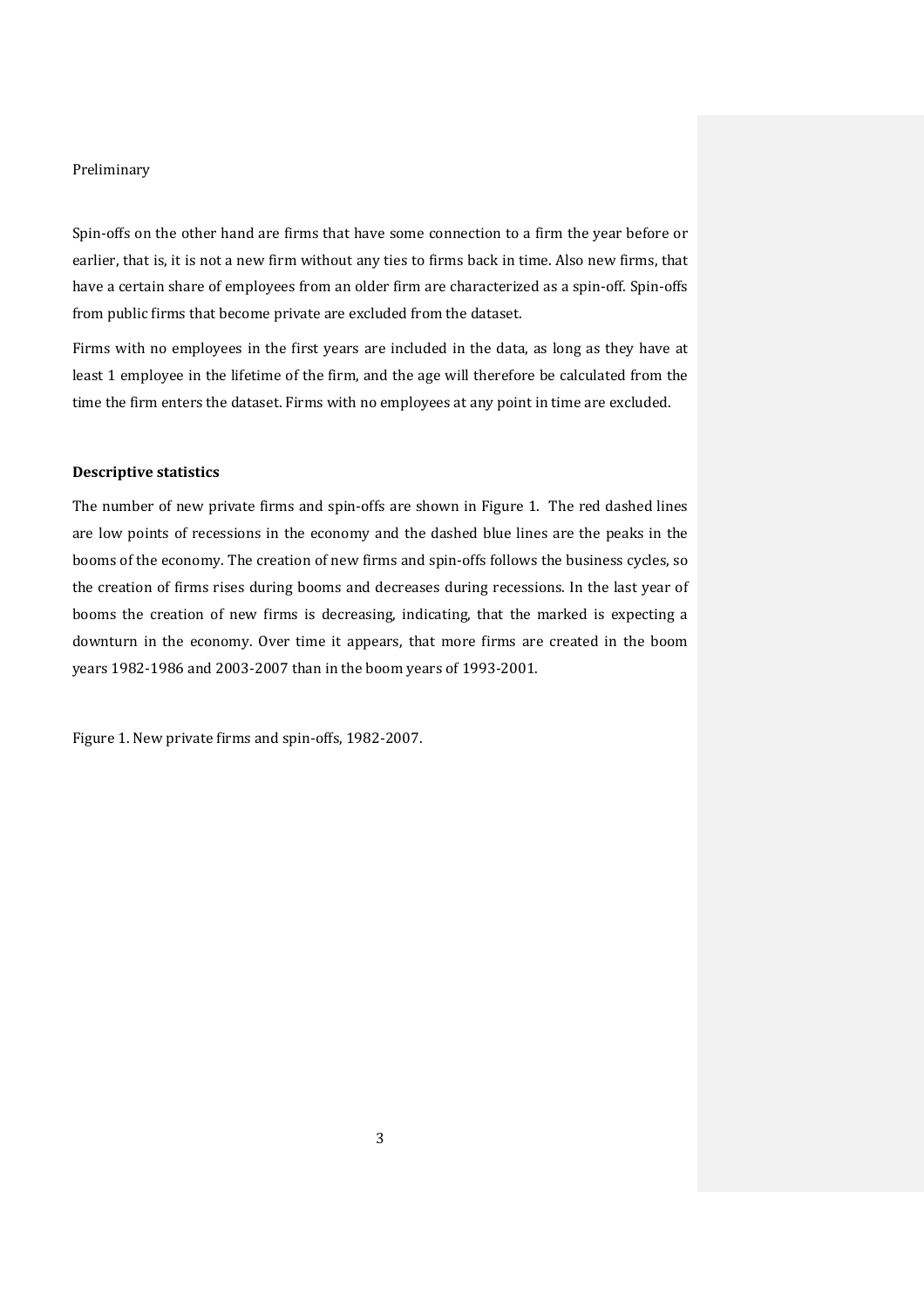

Figure 2 shows the average number of new firms and spin-offs over the business cycles, and the pattern shows, that the average number of new firms are actually lowest in the middle of an upturn, even lower than in the two recessions.



Figure 2. Average yearly number of new firms and spin-offs over business cycles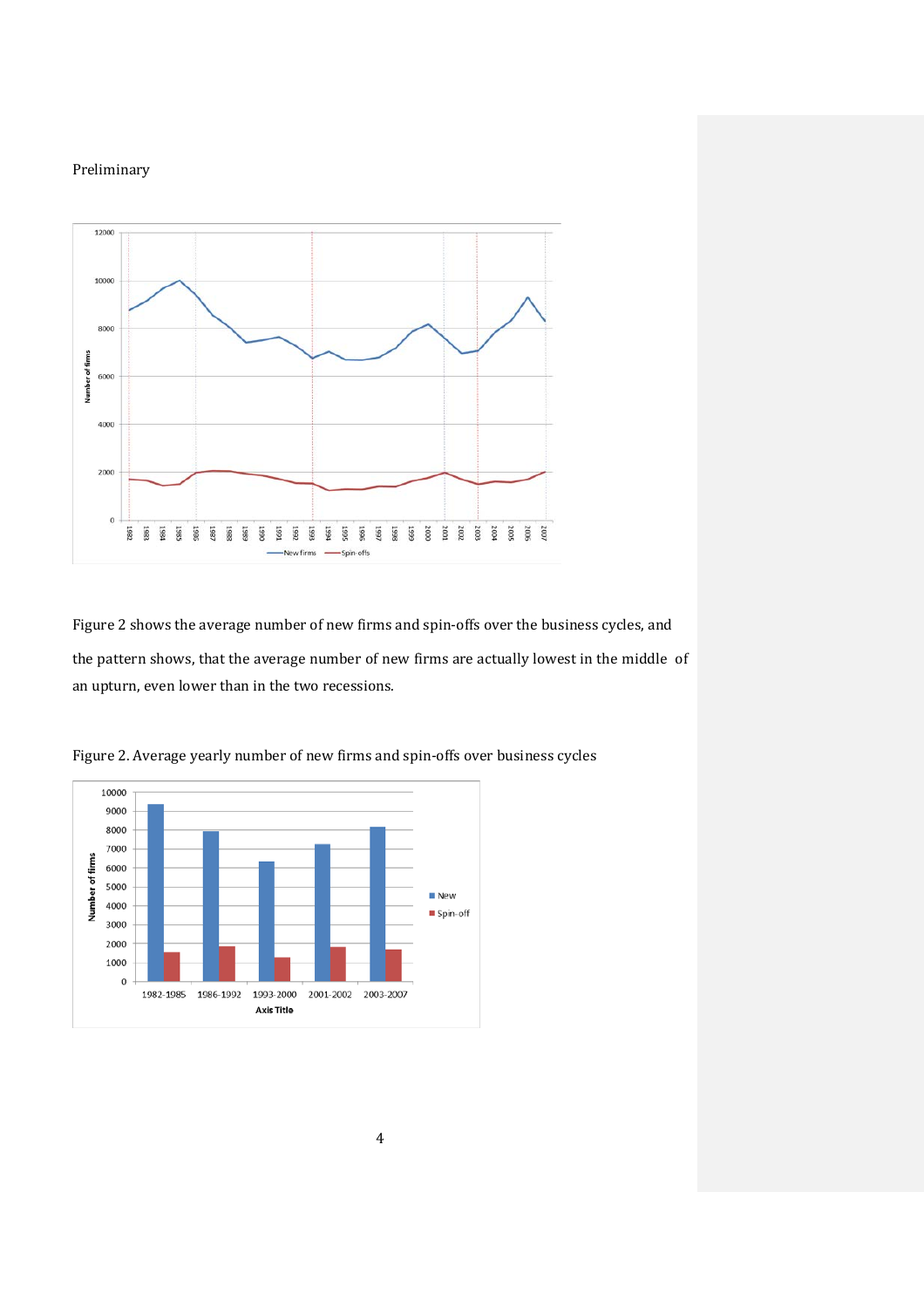The number of jobs created by new firms does also vary over time. Figure 3 shows the gross job creation and job creation from start-ups and spin-offs. The job creation from spin-offs is consolidated by mergers and acquisitions in the overall gross job creation, since many spinoffs will be countered by a down size in the mother firm. Therefore the gross job creation from spin-offs should not be seen as a gross job creation per se. Figure 3 shows that the decline in the number of new firms in the upswing from 1995 to 2001 partly is met by a larger job creation from the fewer firms created. But the net result is still that the net job creation in the late 1990s was smaller than in other recent booms.



Figure 3. Total Gross Job creation and job creation from new firms and spin-offs, 1982-2007

Job creation from new firms on the other hand is indisputable job creation with the definition we have chosen, and the new firms share of gross job creation is shown in figure 4. There seems to be an upward trend in the share of gross job creation from new firms. Until 1987, the first boom in the period analyzed, the share is about 8%; during the first recession, the share is rising to almost 10%. In the second boom the share of gross job creation is mainly from existing firms in the beginning, while the share from new firms climbs during the boom. This **Comment [NW1]:** Er det her total job creation, dvs ikke bare fra nye og spin-offs?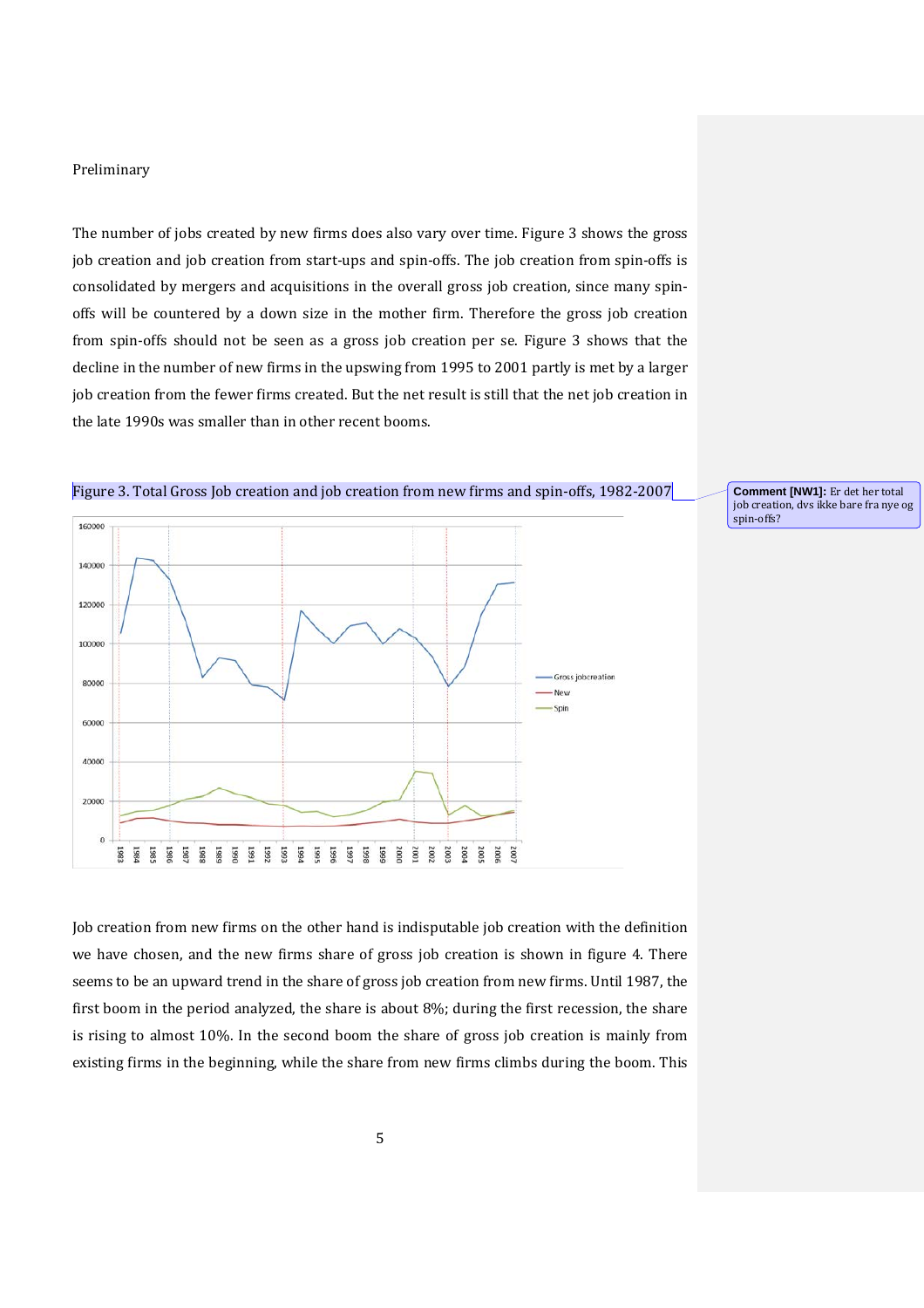climb continues through the dot.com recession, falls in the beginning of the latest boom and climbs again in the last years until the financial crisis starts in 2007. Thus, in the four last business cycles there seems to be a pattern of a rising share of gross job creation from new firms.





### **Industry**

Figure 5 shows the distribution of new firms and spin-offs on sectors sorted by the share of new firms. Business service, trade and construction have the highest shares of new firms and spin-offs. The difference between the share of new firms and spin-offs is biggest for farming, where the share of spin-offs is much lower and for wholesale, iron and food industry, where the share of spin-offs is higher.

Over time the share of new firms changes considerably, shown in figure 6. However, it is remarkable that the high growth industries in Figure 5 are also industries with high growth in each of the sub periods with a few exceptions. Thus, the share of the primary and all industry sectors decreases in importance along with auto trade, wholesale and transport. Construction and business service on the other hand double their share.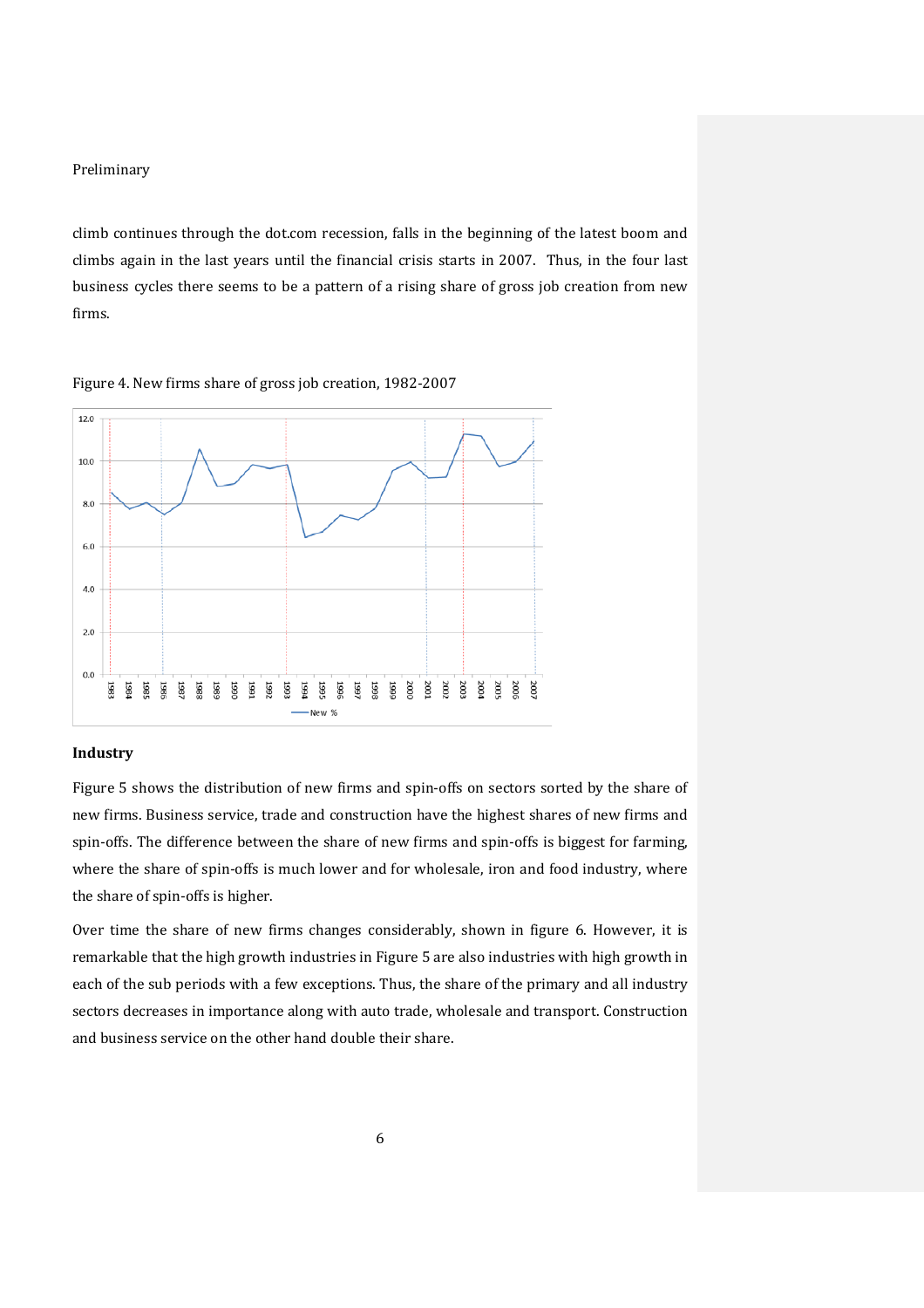

Figure 5. New private firms on sectors, 1982-2007

Figure 6. New firms on industry over business cycles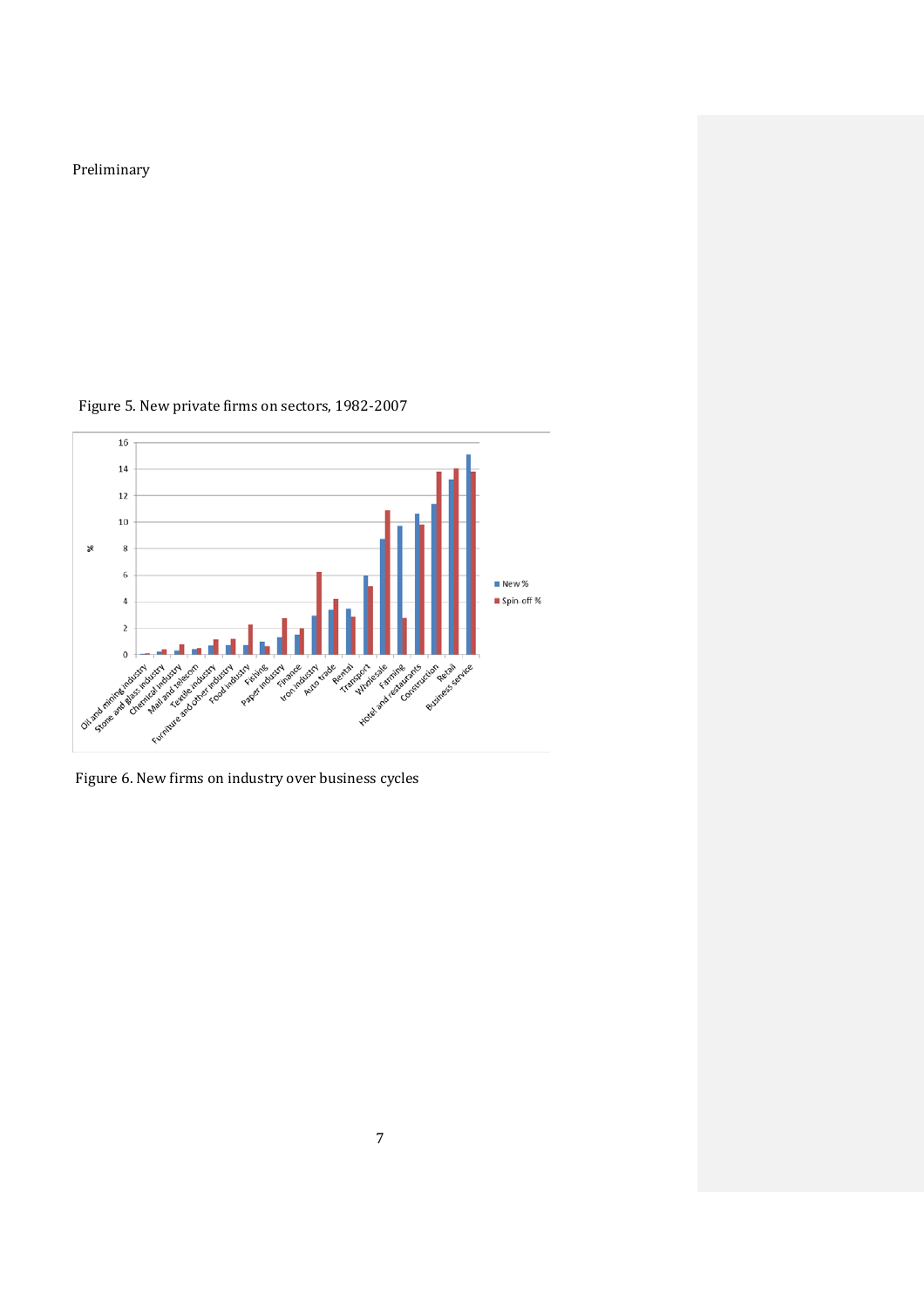

In figure 7, the share of job creation from new firms in each industry is shown for the peak years of the 2 business cycles in 1986 and 2007. The Graph comprises of all identical and new firms where mergers and acquisitions are excluded due to the small industry size of some industries.

Looking at 2007 there is clear difference between the share of jobs created by new firms across industries. In Hotel and restaurants, Business services, fishing and rental more than 12% of the gross job creation is due to creation of new firms. The manufacturing industries, on the other extreme, create a much lower share of gross job creation through establishing new firms.

Over time the manufacturing industries have almost the same share, while finance, farming, construction, fishing and business service have large increases in the share of gross job creation from new firms. That means, that the existing firms create a smaller proportion of new jobs in these sectors.

Figure 7. Share of Gross Job creation from new firms in industry, 1986 and 2007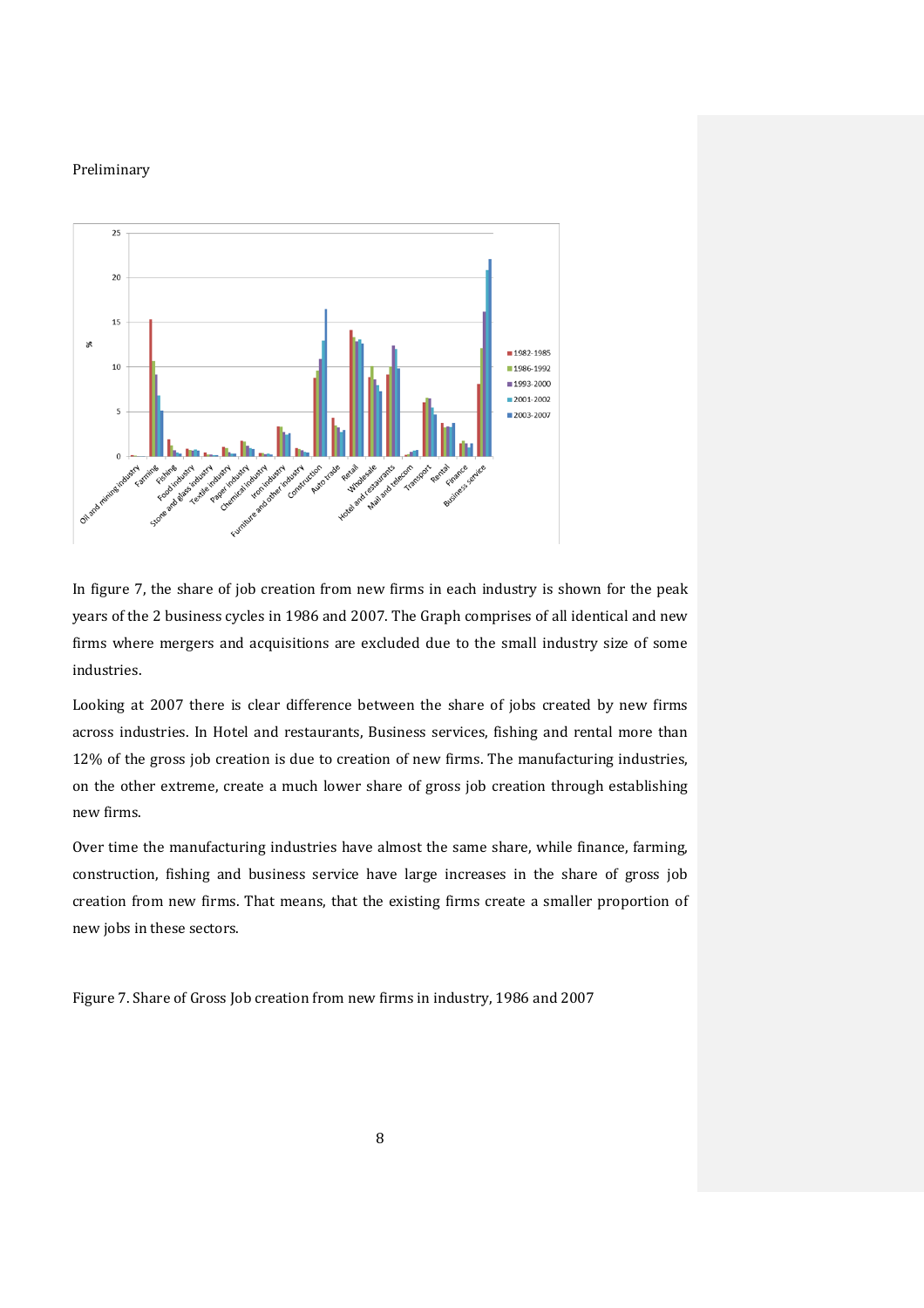

# **Size of new firms and spin-offs**

Overall, new firms create around 8-10% of all new jobs each year (Figure 4). Table 1 shows, they do so in small firms. 30% of the new firms have no employees the first year, and 68% have 1-5 employees. That means, that only 2% of the new firms have more than 5 employees the first year.

Spin-offs come from other firms and therefore they will almost by construction start out with more employees the first year. 64% start out small with 1-5 employees whereas 35% of the spin-offs have more than 5 employees the first year.

Table 1. Employees in new firms and spin-offs the first year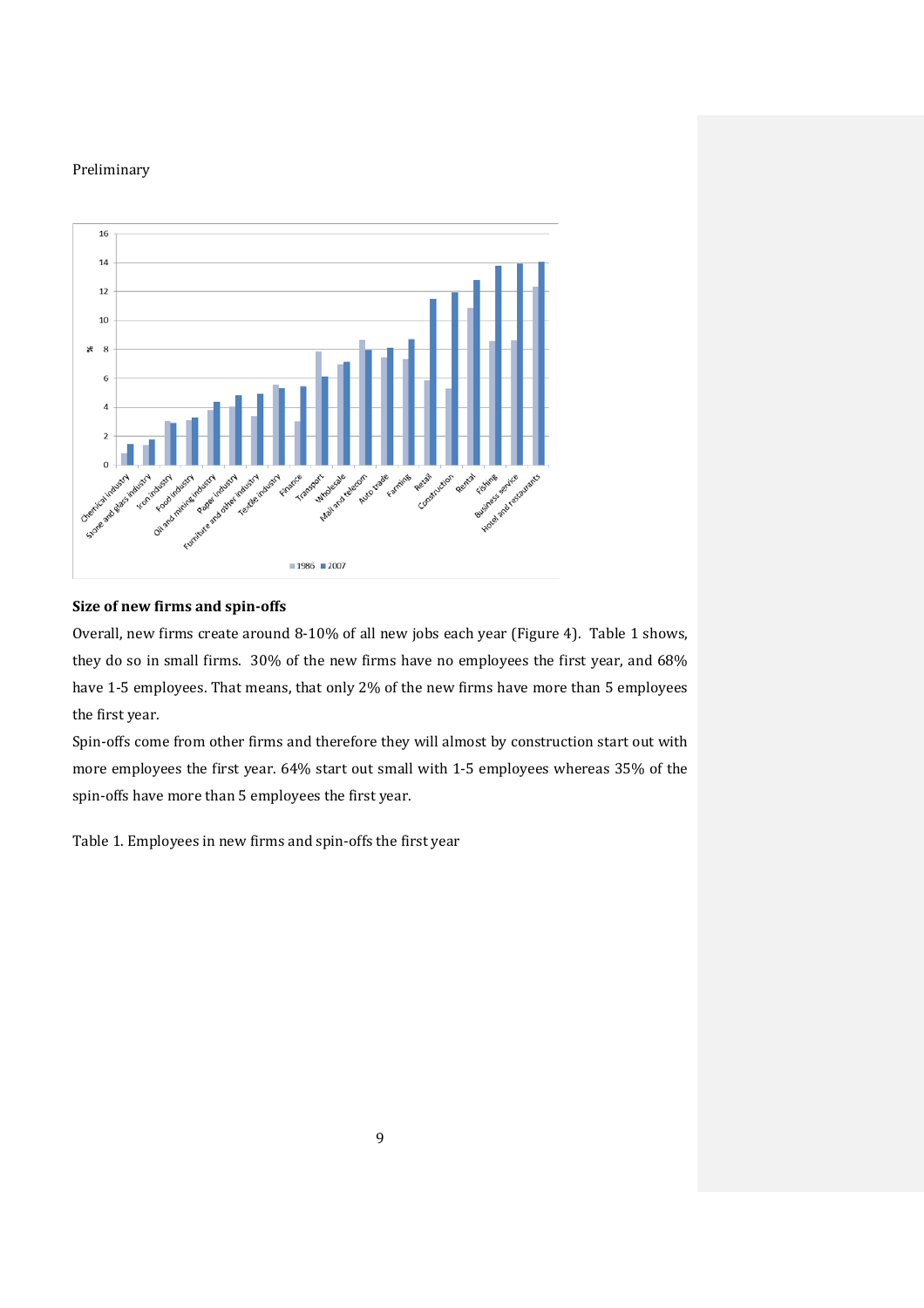|                | <b>New</b> | Spin-offs | <b>New</b> | Spin-offs |
|----------------|------------|-----------|------------|-----------|
|                | %          | %         | N          | N         |
|                |            |           |            |           |
| No employees   | 30.6       | 1.3       | 62911      | 580       |
| $1 - 5$        | 67.6       | 64.4      | 138897     | 27711     |
| $6 - 10$       | 1.4        | 17.1      | 2932       | 7345      |
| $11 - 20$      | 0.3        | 9.8       | 652        | 4234      |
| $21 - 30$      | 0.0        | 3.0       | 101        | 1297      |
| $31 - 40$      | 0.0        | 1.3       | 32         | 572       |
| 41-50          | 0.0        | 0.8       | 9          | 340       |
| 51-100         | 0.0        | 1.3       | 10         | 562       |
| 101-250        | 0.0        | 0.7       | 6          | 294       |
| 251-500        |            | 0.1       |            | 63        |
| 501-1000       |            | 0.1       |            | 35        |
| More than 1000 |            | 0.1       |            | 22        |

### **Survival of new and spin-off firms**

In the following we take a closer look at survival for new and spin-off firms. Only firms, that have information on CEO's in the firm are included, which means, that 4% of the firms are excluded.

Since a large number of new firms have no employees the first year according to Table 1, information on employees and the share of college graduates is not interesting in the first year of the firm,.

Table 2 shows that the average survival time for a new firm is 4.8 years and 5.3 years for spinoffs. Table 2 also shows, that 87% of closed firms start as new firms so the share of spin-off firms among the closed is much smaller.

Table 3 shows the educational composition of the firms measured as the share of the workforce with at least a college degree. The 2 first columns in table 2 show that the share of new firms that has no college degree is larger among new firms than among spin-offs. These 2 columns include censored observations. The last 2 columns in table 2 show the same pattern for closed firms. The closed firms have a larger percentage of firms with zero college share.

The share of firms with a positive college share below 50% is larger for spin-offs, but the same for college share over 50%.

Looking at industry in table 4, most new firms are in the service sector, and very few of the new firms are in the manufacturing sector. Also most of the closed firms are in the service sector, so in- and outflow of firms is large in this sector.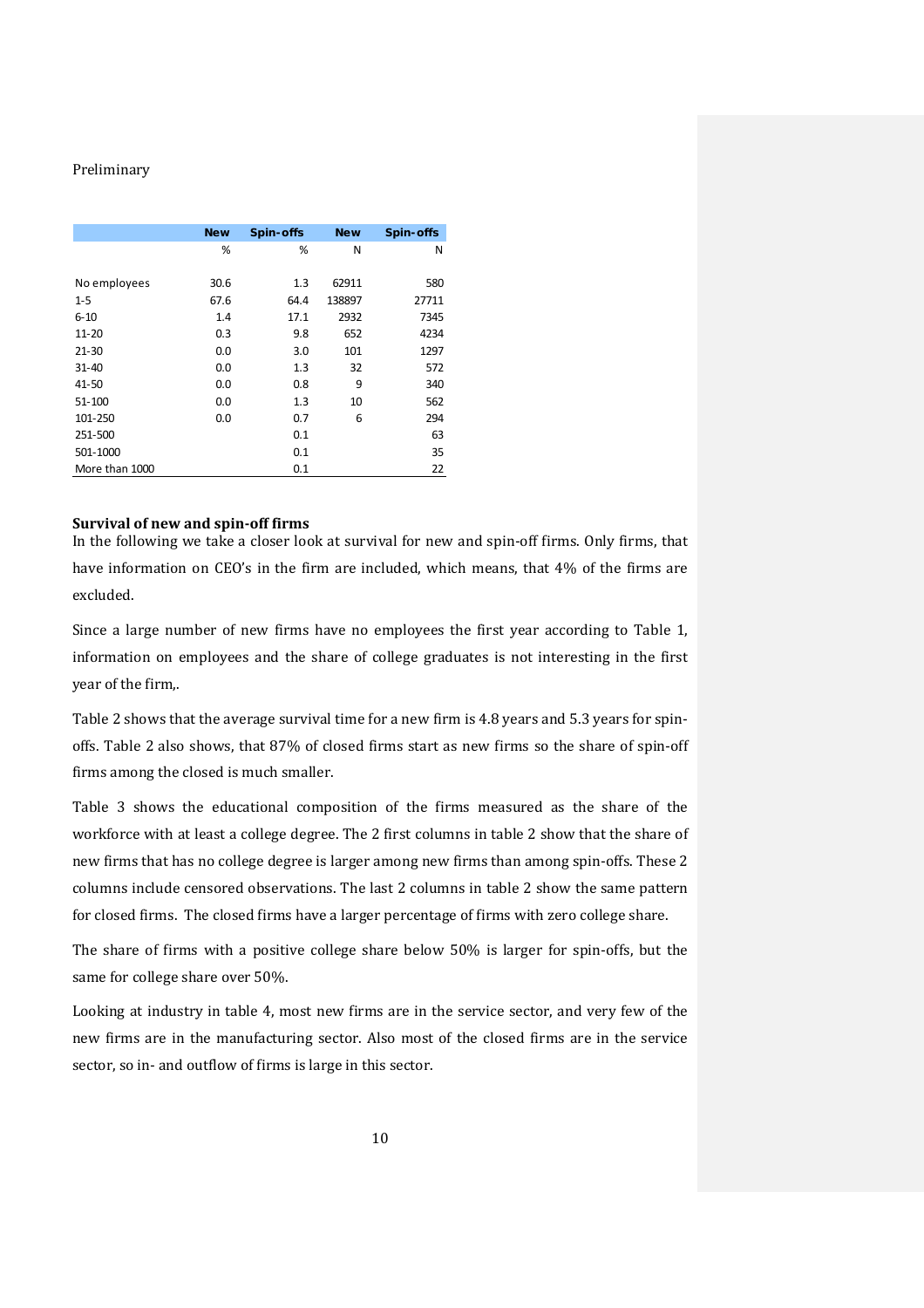### Table 2. Age and size at time of closure

|                                           |       | From new | From spin-off |
|-------------------------------------------|-------|----------|---------------|
|                                           |       |          |               |
| Average age at time of closure            | Years | 4.8      | 5.3           |
| Average size at time of closure Employees |       | 17       |               |
|                                           |       | 114325   | 17832         |

# Table 3. Level of education in new, spin-off and closing firms

|               |           | <b>New</b> | Spin-off | <b>Closed from new</b> | <b>Closed from spin</b> |
|---------------|-----------|------------|----------|------------------------|-------------------------|
|               |           | %          | %        | %                      | %                       |
| College share | 0%        | 78.5       | 62.0     | 85.5'                  | 77.0                    |
|               | $1 - 25%$ | 4.8        | 17.5     | $1.8^{\prime}$         | 8.2                     |
|               | 26-50%    | 5.9        | 10.1     | 3.5                    |                         |
|               | $50%+$    | 10.8       | 10.4     | $Q_1$                  | 7.8                     |

# Table 4. Distribution across industry

|          |                              | <b>From new</b> |          | From spin-off |          |
|----------|------------------------------|-----------------|----------|---------------|----------|
|          |                              | Not censored    | Censored | Not censored  | Censored |
|          |                              | %               | %        | %             | %        |
| Industry | Auto trade                   | 3.2             | 3.7      | 3.8           | 4.5      |
|          | Construction                 | 9.8             | 14.2     | 13.3          | 14.4     |
|          | Trade                        | 14.3            | 11.3     | 13.4          | 14.0     |
|          | Wholesale                    | 8.9             | 8.8      | 10.3          | 12.0     |
|          | Finance                      | 1.4             | 1.4      | 2.0           | 1.8      |
|          | Fishing                      | 1.3             | 0.6      | 1.0           | 0.4      |
|          | <b>Business service</b>      | 13.4            | 17.6     | 12.5          | 15.1     |
|          | Food industry                | 0.8             | 0.7      | 2.6           | 2.0      |
|          | Hotel                        | 12.6            | 8.3      | 13.2          | 7.4      |
|          | Iron industry                | 2.7             | 3.3      | 5.5           | 6.4      |
|          | Chemical industry            | 0.3             | 0.3      | 0.6           | 0.8      |
|          | Farming                      | 9.3             | 9.4      | 2.6           | 2.8      |
|          | Furniture and other industry | 0.8             | 0.6      | 1.5           | 0.9      |
|          | Paper industry               | 1.4             | 1.2      | 2.9           | 2.6      |
|          | Mail and telecom             | 0.5             | 0.4      | 0.4           | 0.5      |
|          | Cole and mining              | 0.1             | 0.1      | 0.1           | 0.1      |
|          | Stone and glass industry     | 0.3             | 0.2      | 0.3           | 0.4      |
|          | Textile                      | 0.9             | 0.4      | 1.6           | 0.7      |
|          | Transport                    | 6.2             | 6.1      | 5.3           | 5.3      |
|          | Rental                       | 3.2             | 3.9      | 2.5           | 3.3      |
|          | Not reported/other           | 8.6             | 7.5      | 4.5           | 4.6      |
|          | N                            | 114325          | 87306    | 17832         | 24996    |

Table 5 shows average characteristics for the CEO's of new firms and spin-offs. Comparing new and spin-offs leaves the impression that they are not so different. The difference is actually larger for censored versus non-censored. The latter consists of the surviving firms, which appear to have a slightly better educated CEO which is also more mature. The proportion of females is higher but employees are generally less educated and younger than in the non-surviving firms (censored).

**Comment [NW2]:** Compare with all firms, one more column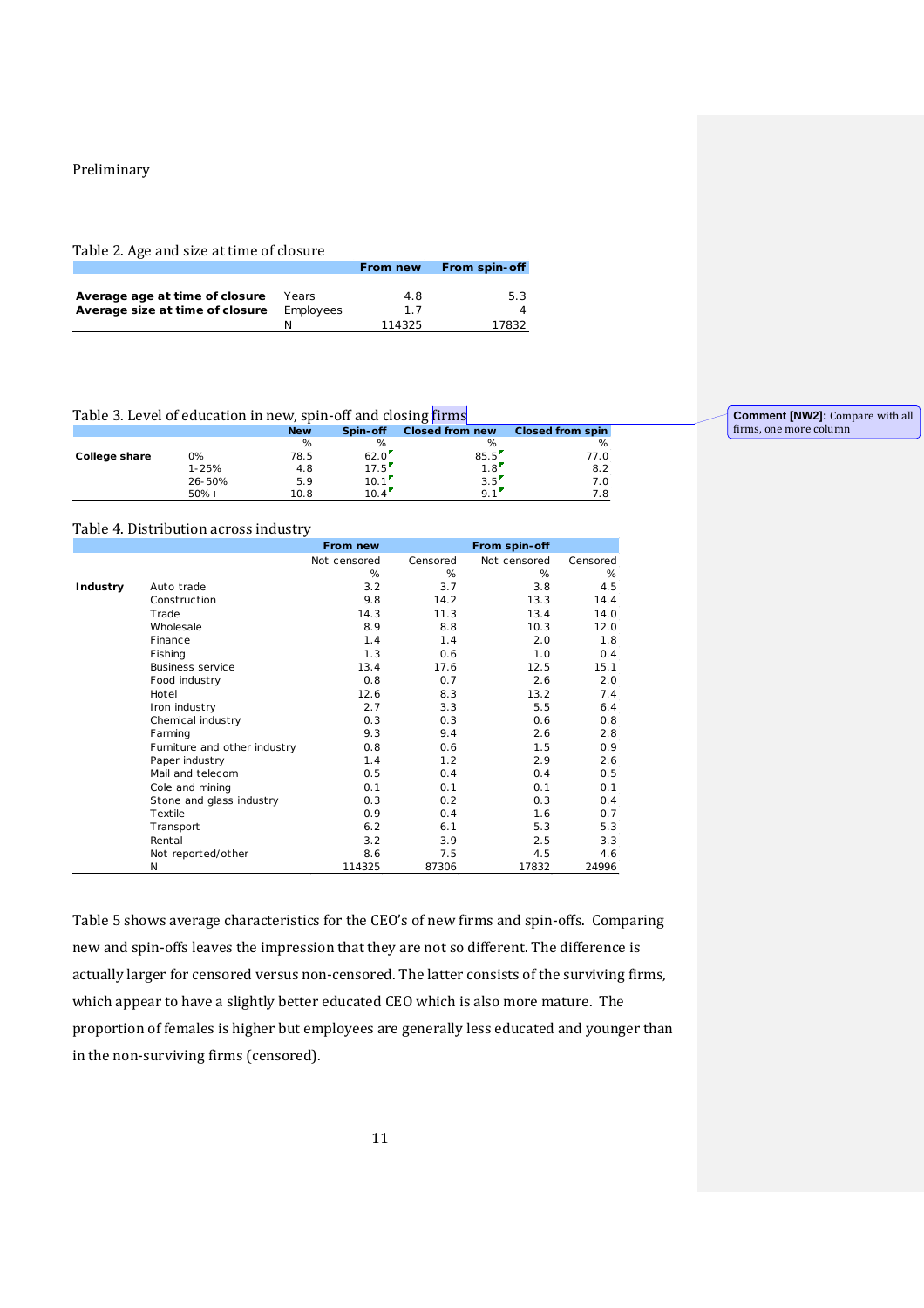Table 5. CEO characteristics of new, spin-offs and censored versus not censored.

|                     | <b>From new</b> |          | From spin-off         |      |
|---------------------|-----------------|----------|-----------------------|------|
|                     | Not censored    | Censored | Not censored Censored |      |
|                     | %               | %        | %                     | ℅    |
| CEO's               |                 |          |                       |      |
| Share women         | 29.5            | 22.4     | 26.4                  | 18.7 |
| Primary school      | 31.6            | 20.8     | 25.3                  | 15.9 |
| Secondary school    | 7.0             | 7.1      | 6.9                   | 6.6  |
|                     | 42.8            | 45.0     |                       | 48.7 |
| Vocational          |                 |          | 48.3                  |      |
| Short college       | 4.2             | 9.0      | 4.5                   | 7.1  |
| Medium college      | 7.1             | 9.3      | 8.3                   | 11.1 |
| Master/phd          | 3.8             | 6.5      | 4.4                   | 9.1  |
| Foreign             | 1.6             | 0.8      | 0.9                   | 0.4  |
| Unknown             | 2.0             | 1.4      | 1.5                   | 1.1  |
| Age less than 30    | 18.7            | 10.0     | 17.5                  | 8.4  |
| Age 30-39           | 30.3            | 26.6     | 29.2                  | 25.9 |
| Age 40-49           | 27.1            | 32.8     | 28.9                  | 33.3 |
| Age 50-59           | 17.1            | 21.2     | 18.0                  | 22.5 |
| Age greater than 60 | 6.8             | 9.3      | 6.4                   | 9.9  |

Figure 8 shows the survival curves for firms starting as new or spin-offs. It is clearly seen that the survival for spin-offs is higher than for firms that start as new.

Figure 8. Survival for firms that starts as new and spin-offs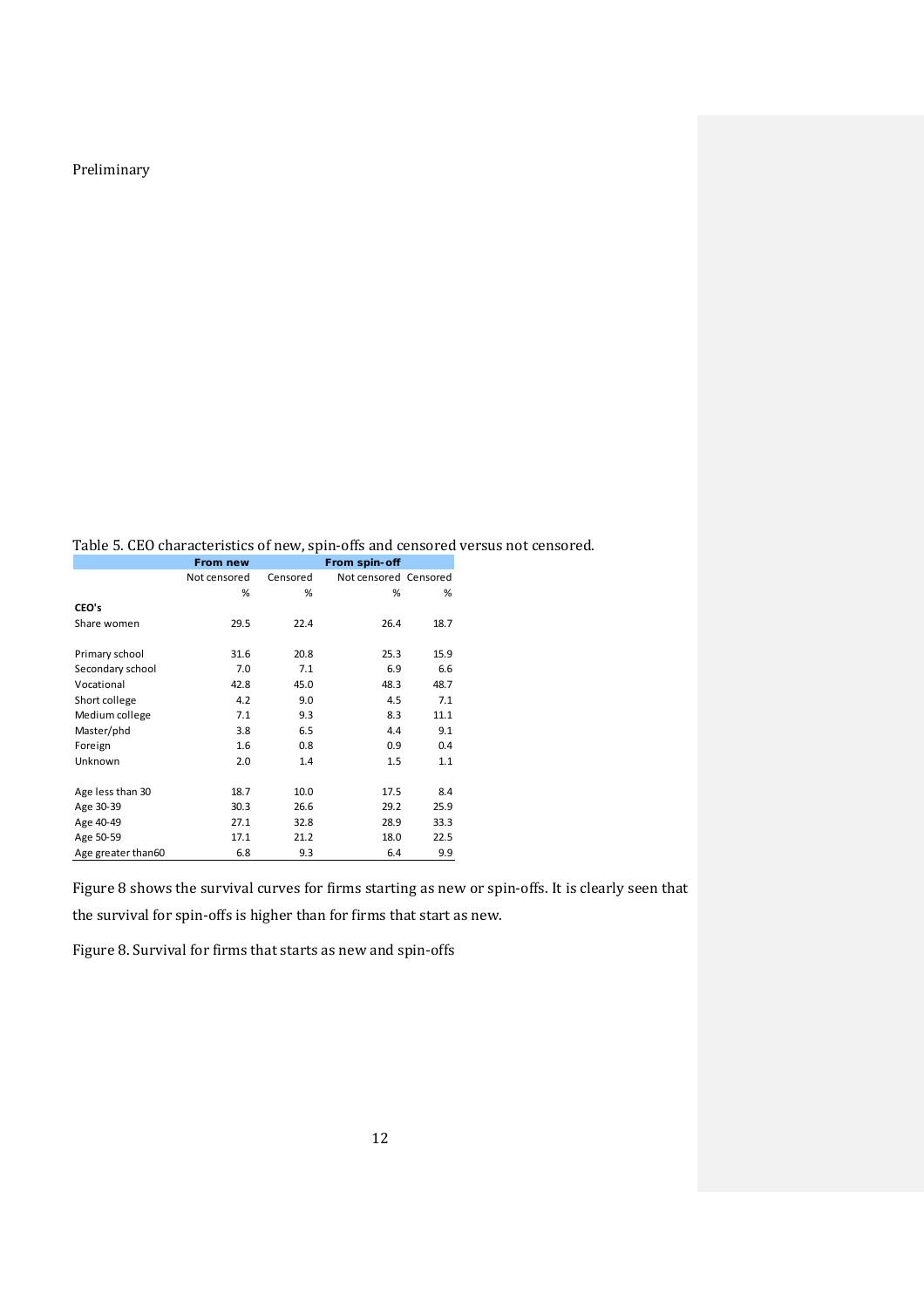

However, thee survival of firms differ among industries. Figure 9 and 10 show the survival curves for the main industries along with the survival for all new firms for comparison. There are remarkable differences in the survival across industries. In the service sector Hotel and restaurants, Mail and telecom, finance and retail the survival is below average (the dashed line), wholesale and business service is on average, and the remaining industries in the service sector have survival rates above average.

Figure 9. Survival, Service Sector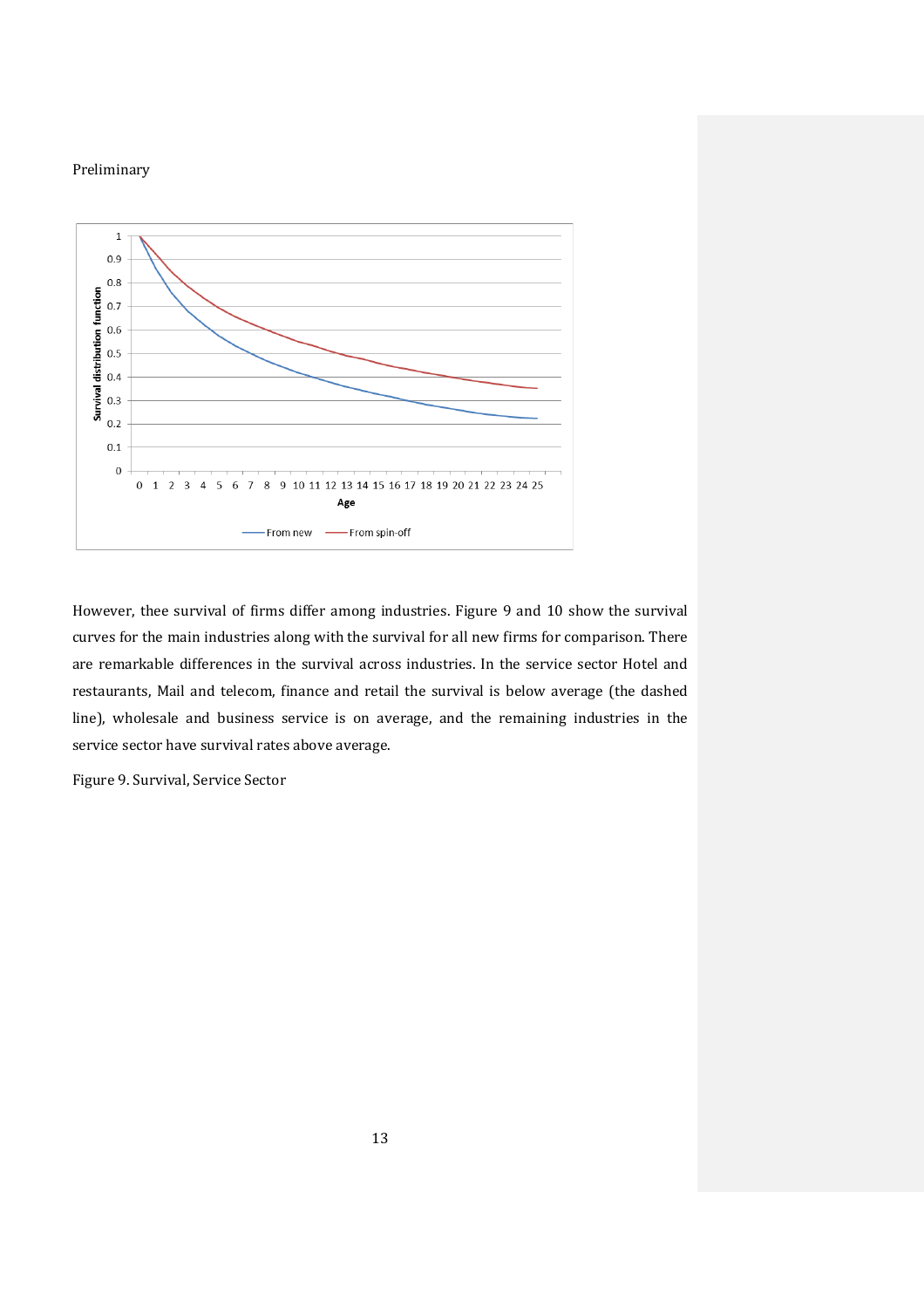

In the manufacturing sector the textile industry and fishing have survival below average, while the best survival is in the chemical and iron industry.

Figure 10. Survival, Manufacturing and Primary Sector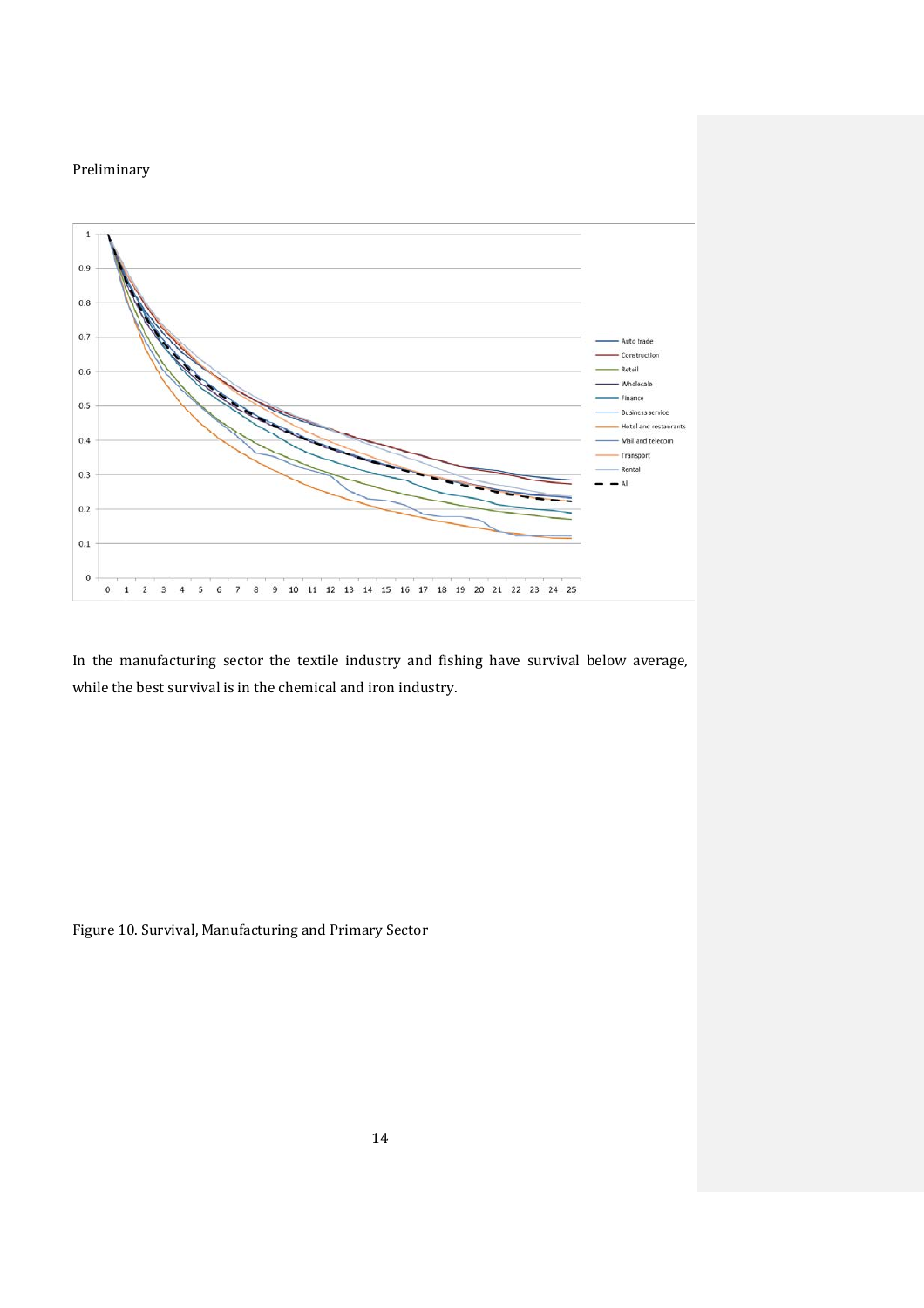

Table 6 shows the estimated hazard function of closing resulting from the duration model. The larger the college share, the greater the hazard for closing. Spin offs have a lower risk of closure than other new firms. The interaction term with the share with college has also a lower hazard meaning that spin offs with high college share have a lower closing risk than other new firms. So a higher college share means lower risk of closure for spin-offs but a larger risk for ordinary new firms. Larger firms are also slightly better in surviving.

Some aspects of the CEO characteristics appear to matter. Thus the maturity, being a woman and having some education increases the survival marginally. But a further education does not help. Higher education increases survival marginally if the firm started as a spin-off. Looking at industries, the hazard of closing all compared to Trade is higher in Mail and Tele, Hotel and Restaurants and Business service. In manufacturing the risk of closure is lower, but this pattern could be a result of manufacturing downsizing rather than closing due to outsourcing etc, while the service sector firms tend to downsize by closing.

Table 6. Estimates of a duration model. The hazard of closing.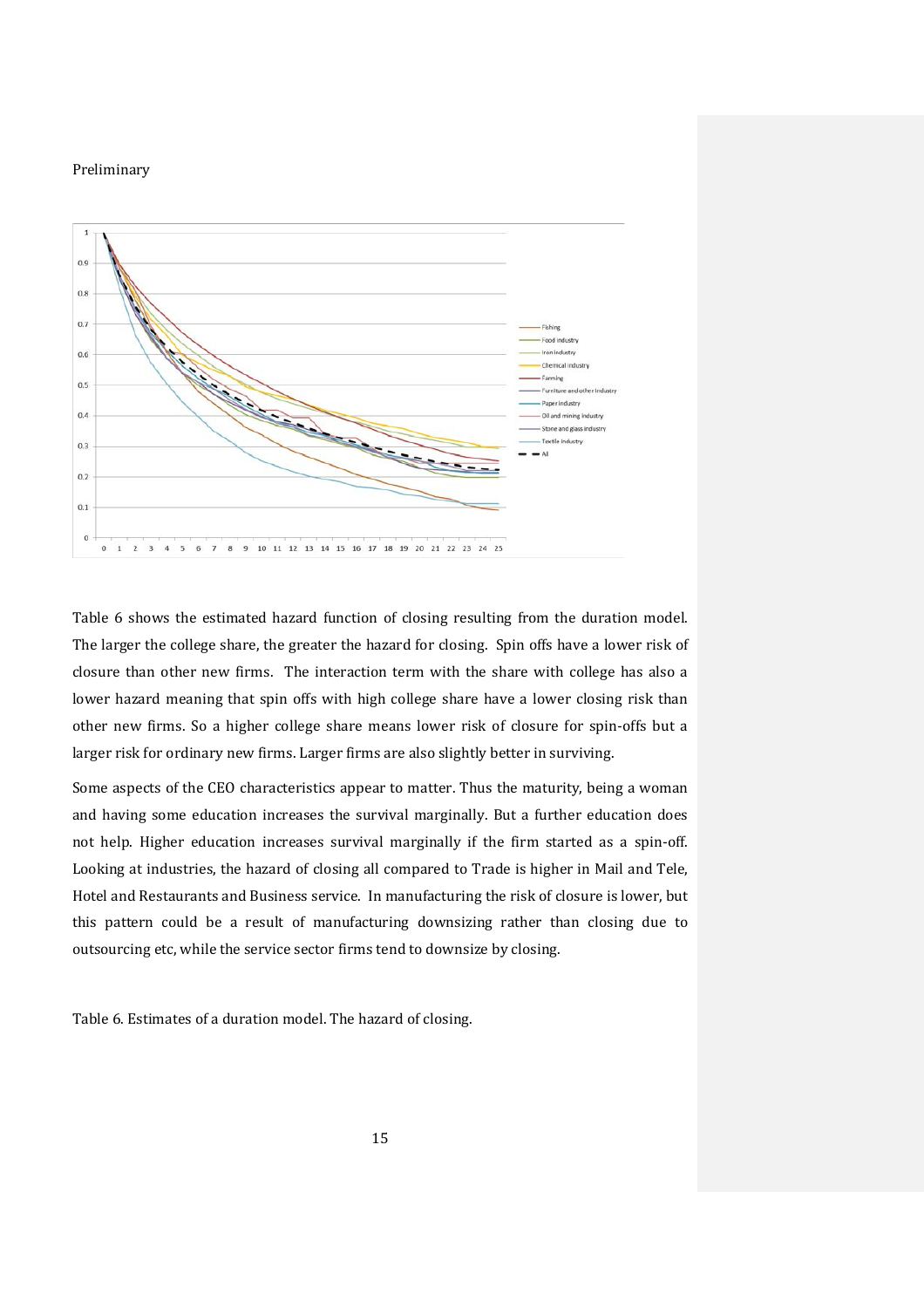|                                 | All       |       |                                | <b>Only New</b> |       |                       | <b>Only Spin-off</b> |       |                       |
|---------------------------------|-----------|-------|--------------------------------|-----------------|-------|-----------------------|----------------------|-------|-----------------------|
|                                 | Parameter |       |                                | Parameter       |       |                       | Parameter            |       |                       |
|                                 |           |       | estimate Std.err. Hazard ratio | estimate        |       | Std.err. Hazard ratio | estimate             |       | Std.err. Hazard ratio |
|                                 |           |       |                                |                 |       |                       |                      |       |                       |
| <b>College share</b>            | 0.082     | 0.013 | 1.086                          | 0.057           | 0.013 | 1.059                 | $-0.031$             | 0.038 | 0.97                  |
| Spin off                        | $-2.027$  | 0.011 | 0.132                          |                 |       |                       |                      |       |                       |
| College share*spin off          | $-0.294$  | 0.031 | 0.745                          |                 |       |                       |                      |       |                       |
| Size                            | $-0.047$  | 0.001 | 0.954                          | $-0.060$        | 0.002 | 0.941                 | $-0.033$             | 0.001 | 0.968                 |
| Age, CEO                        | $-0.018$  | 0.000 | 0.982                          | $-0.020$        | 0.000 | 0.981                 | $-0.010$             | 0.001 | 0.99                  |
| Gender, CEO                     | $-0.016$  | 0.007 | 0.984                          | $-0.026$        | 0.007 | 0.974                 | 0.059                | 0.018 | 1.061                 |
| <b>Primary Education, CEO</b>   |           |       |                                |                 |       |                       |                      |       |                       |
| Secondary Education, CEO        | $-0.029$  | 0.012 | 0.971                          | $-0.036$        | 0.013 | 0.965                 | $-0.017$             | 0.033 | 0.983                 |
| <b>Vocational Training, CEO</b> | $-0.051$  | 0.007 | 0.951                          | $-0.048$        | 0.007 | 0.953                 | $-0.082$             | 0.019 | 0.921                 |
| <b>Short College, CEO</b>       | 0.015     | 0.015 | 1.015                          | 0.022           | 0.016 | 1.022                 | $-0.091$             | 0.041 | 0.913                 |
| Medium College, CEO             | 0.017     | 0.013 | 1.017                          | 0.024           | 0.014 | 1.024                 | $-0.104$             | 0.035 | 0.901                 |
| Long College, CEO               | $-0.016$  | 0.017 | 0.984                          | 0.025           | 0.018 | 1.025                 | $-0.327$             | 0.045 | 0.721                 |
| <b>Foreing Education, CEO</b>   | 0.287     | 0.023 | 1.333                          | 0.304           | 0.024 | 1.355                 | 0.244                | 0.082 | 1.276                 |
| Unknown Education, CEO          | 0.153     | 0.021 | 1.165                          | 0.164           | 0.022 | 1.178                 | 0.037                | 0.064 | 1.038                 |
| Trade                           |           |       |                                |                 |       |                       |                      |       |                       |
| Farming                         | $-0.216$  | 0.011 | 0.805                          | $-0.229$        | 0.012 | 0.795                 | $-0.085$             | 0.048 | 0.919                 |
| Fishing                         | $-0.177$  | 0.026 | 0.838                          | $-0.207$        | 0.027 | 0.813                 | 0.261                | 0.079 | 1.299                 |
| Cole industry                   | $-0.233$  | 0.101 | 0.792                          | $-0.181$        | 0.110 | 0.835                 | $-0.546$             | 0.259 | 0.579                 |
| <b>Food industry</b>            | $-0.082$  | 0.028 | 0.922                          | $-0.069$        | 0.034 | 0.933                 | $-0.042$             | 0.050 | 0.959                 |
| Textile industry                | 0.028     | 0.029 | 1.029                          | 0.027           | 0.033 | 1.028                 | $-0.036$             | 0.063 | 0.965                 |
| Paper industry                  | $-0.058$  | 0.022 | 0.944                          | $-0.071$        | 0.026 | 0.932                 | $-0.038$             | 0.048 | 0.962                 |
| Chemical industry               | $-0.040$  | 0.047 | 0.961                          | $-0.052$        | 0.054 | 0.95                  | 0.029                | 0.096 | 1.03                  |
| Stone and glass industry        | $-0.081$  | 0.054 | 0.922                          | $-0.068$        | 0.059 | 0.934                 | $-0.243$             | 0.136 | 0.785                 |
| Iron industry                   | $-0.054$  | 0.017 | 0.948                          | $-0.073$        | 0.019 | 0.93                  | 0.007                | 0.037 | 1.007                 |
| <b>Furniture industry</b>       | 0.026     | 0.030 | 1.026                          | $-0.022$        | 0.035 | 0.978                 | 0.223                | 0.064 | 1.25                  |
| Construction                    | 0.066     | 0.011 | 1.068                          | 0.059           | 0.012 | 1.061                 | 0.153                | 0.028 | 1.165                 |
| Auto trade                      | $-0.086$  | 0.017 | 0.918                          | $-0.089$        | 0.018 | 0.915                 | $-0.085$             | 0.043 | 0.918                 |
| Whole sale                      | 0.025     | 0.011 | 1.025                          | 0.040           | 0.012 | 1.041                 | $-0.040$             | 0.030 | 0.961                 |
| <b>Hotel and restaurants</b>    | 0.176     | 0.010 | 1.193                          | 0.154           | 0.011 | 1.166                 | 0.387                | 0.028 | 1.473                 |
| <b>Transport</b>                | $-0.031$  | 0.013 | 0.969                          | $-0.039$        | 0.014 | 0.962                 | $-0.018$             | 0.038 | 0.982                 |
| Mail and tele                   | 0.341     | 0.041 | 1.406                          | 0.372           | 0.044 | 1.451                 | 0.118                | 0.114 | 1.125                 |
| <b>Finance</b>                  | $-0.020$  | 0.024 | 0.98                           | 0.000           | 0.026 | $\mathbf{1}$          | $-0.148$             | 0.057 | 0.862                 |
| Rental                          | $-0.124$  | 0.017 | 0.883                          | $-0.138$        | 0.018 | 0.871                 | 0.025                | 0.051 | 1.025                 |
| <b>Business service</b>         | 0.156     | 0.010 | 1.169                          | 0.162           | 0.011 | 1.176                 | 0.116                | 0.030 | 1.123                 |
| Other industry                  | 0.574     | 0.022 | 1.775                          | 0.586           | 0.023 | 1.796                 | 0.299                | 0.089 | 1.349                 |

*Note: Year dummies not reported*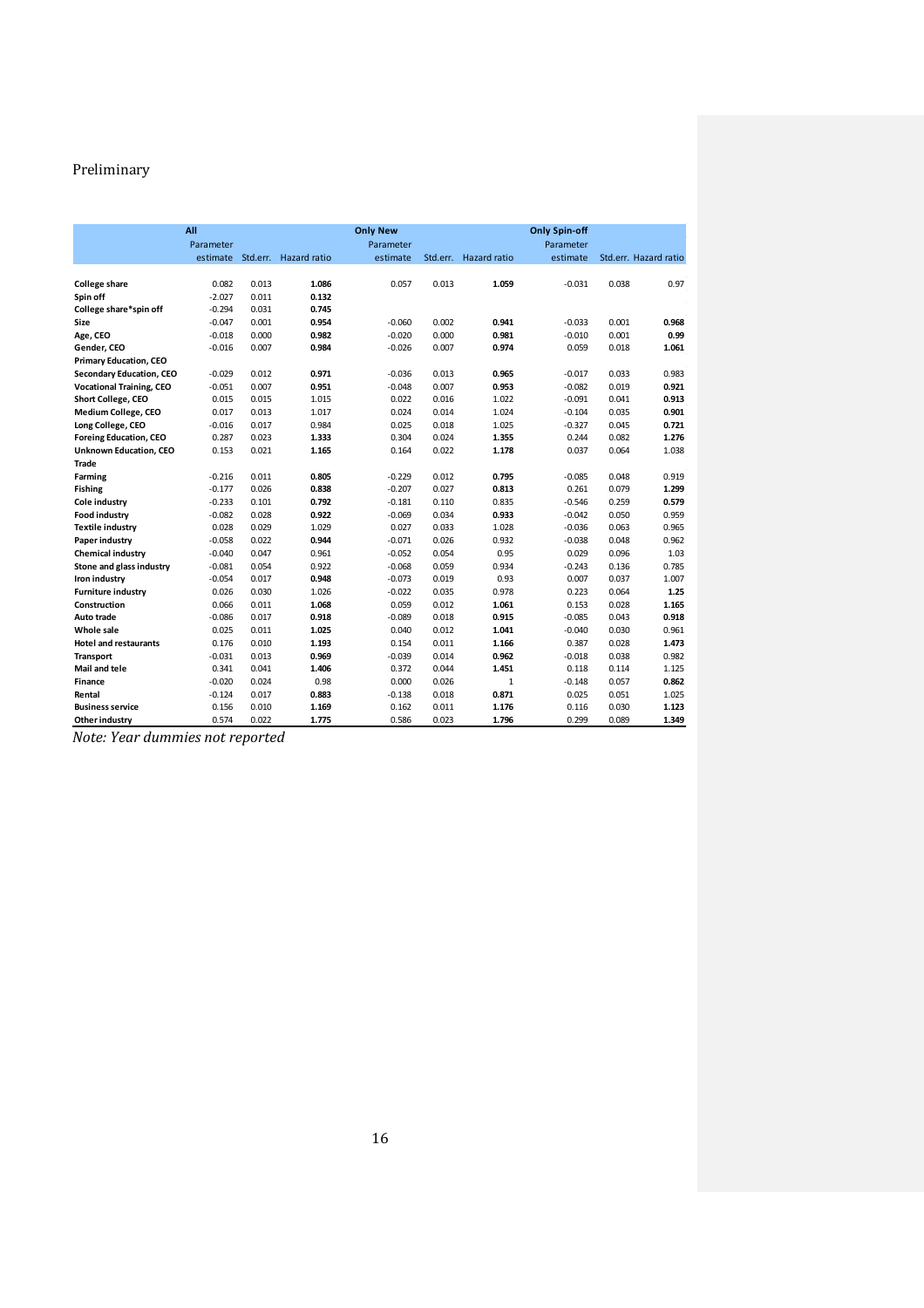# **Growth**

We now turn to growth in surviving firms. The period in this section covers 1993-2007, since detailed industry codes only exists from 1993 onwards. Thus, firms starting earlier than 1993 are excluded.

The vast majority of firms never grow larger than 10 employees, that is 91% of the firms, that survives after 10 years have 10 employees or less (Table 7), and similarly only about 3% of all surviving firms have more than 20 employees.

| After             | 1 year | 5 years 10 years |       |
|-------------------|--------|------------------|-------|
|                   | %      | ℅                | %     |
| No employees      | 26.04  | 12.36            | 11.86 |
| 1-5 employees     | 71.92  | 73.22            | 67.80 |
| 6-10 employees    | 1.60   | 9.18             | 11.70 |
| 11-20 employees   | 0.35   | 3.70             | 5.67  |
| 21-30 employees   | 0.05   | 0.81             | 1.52  |
| 31-40 employees   | 0.02   | 0.30             | 0.55  |
| 41-50 employees   | 0.01   | 0.15             | 0.30  |
| 51-100 employees  | 0.01   | 0.22             | 0.42  |
| 101-250 employees | 0.00   | 0.06             | 0.14  |
| 251-500 employees | 0.00   | 0.01             | 0.03  |

501-1000 employees 0.00 0.01 0.01 1000+ employees 0.00 0.00 0.00 N 112483 43282 15427

Table 7. Firm size for new firms, the first year and after 5 and 10 years, 1993-2007

The low number of firms with more than 10 employees can be explained by the fact that growth rates slow down as firms get older. We have run a regression with yearly growth on the LHS and age of the firm, size and year dummies on the right hand side. Only coefficients from age dummies expressed as relative to the growth in year 10 are shown in table 8.

Except for textile and fishing all firms have a significant higher growth the first years of the 10 year period compared to year 10. Some firms only have a few years with significant higher growth, others have higher growth in longer periods, but generally, the growth declines over time. The chemical industry is the only industry that has a rather large growth for a long period, but never the less declining over time.

Table 8. Annual growth compared to growth in the  $10<sup>th</sup>$  year, firms surviving 10 years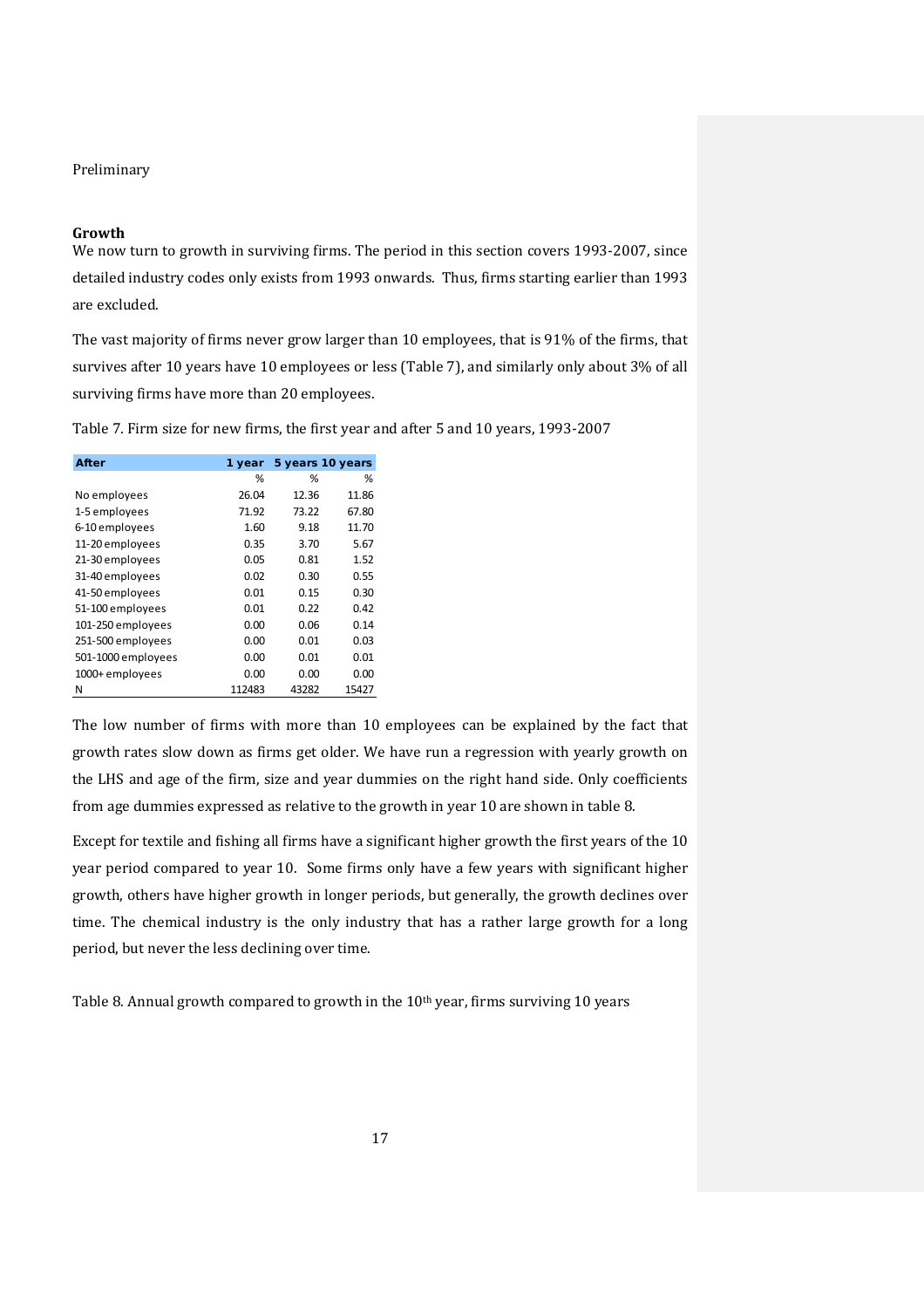|                              | 1 year | 2 years | 3 years | 4 years | 5 years | 6 years | 7 years | 8 years | 9 years | 10 years                     |
|------------------------------|--------|---------|---------|---------|---------|---------|---------|---------|---------|------------------------------|
| Cleaning                     | 0.21   | 0.13    | 0.14    | 0.08    | $-0.01$ | 0.08    | 0.09    | 0.04    | 0.05    | ۰                            |
| IT-service                   | 0.31   | 0.15    | 0.14    | 0.13    | 0.09    | 0.06    | 0.05    | 0.03    | $-0.01$ | -                            |
| Wood industry                | 0.33   | 0.16    | 0.20    | 0.23    | 0.05    | 0.01    | 0.09    | 0.17    | 0.02    | $\overline{\phantom{0}}$     |
| Autotrade                    | 0.18   | 0.12    | 0.09    | 0.07    | 0.06    | 0.04    | 0.03    | 0.02    | 0.01    | -                            |
| Construction                 | 0.31   | 0.17    | 0.14    | 0.09    | 0.08    | 0.07    | 0.06    | 0.04    | 0.02    | -                            |
| Retail                       | 0.16   | 0.10    | 0.07    | 0.04    | 0.04    | 0.02    | 0.02    | 0.01    | 0.00    | $\qquad \qquad \blacksquare$ |
| Electronics industry         | 0.50   | 0.27    | 0.22    | 0.27    | 0.18    | 0.10    | 0.13    | 0.10    | 0.13    | -                            |
| Wholesale                    | 0.24   | 0.14    | 0.09    | 0.08    | 0.05    | 0.04    | 0.05    | 0.04    | 0.03    | -                            |
| Finance                      | 0.21   | 0.13    | 0.10    | 0.12    | 0.07    | 0.04    | 0.03    | 0.06    | 0.04    | -                            |
| Fishing                      | 0.14   | 0.13    | 0.18    | 0.09    | 0.13    | 0.05    | 0.11    | 0.00    | $-0.02$ | -                            |
| Business service*            | 0.21   | 0.10    | 0.06    | 0.05    | 0.04    | 0.04    | 0.01    | 0.02    | 0.01    | $\overline{\phantom{0}}$     |
| Food                         | 0.48   | 0.19    | 0.08    | 0.06    | 0.13    | 0.06    | 0.00    | 0.09    | $-0.02$ | -                            |
| Rubber&Plastics              | 0.25   | 0.01    | 0.18    | $-0.04$ | 0.14    | $-0.09$ | 0.04    | 0.08    | 0.01    | -                            |
| Hotel and restaurants        | 0.17   | 0.05    | 0.04    | 0.04    | 0.00    | 0.05    | 0.04    | 0.00    | $-0.01$ | $\overline{\phantom{0}}$     |
| Iron                         | 0.41   | 0.26    | 0.21    | 0.18    | 0.14    | 0.10    | 0.14    | 0.08    | 0.06    | -                            |
| Chemical                     | 0.53   | 0.55    | 0.52    | 0.52    | 0.40    | 0.30    | 0.35    | 0.34    | 0.33    | -                            |
| Farming                      | 0.04   | 0.04    | 0.02    | 0.01    | 0.02    | 0.04    | 0.02    | $-0.01$ | 0.02    | -                            |
| Machine industry             | 0.36   | 0.21    | 0.14    | 0.10    | 0.08    | 0.10    | 0.07    | 0.09    | 0.05    | -                            |
| Furniture and other industry | 0.21   | 0.08    | 0.12    | 0.03    | 0.05    | $-0.05$ | $-0.01$ | 0.01    | $-0.04$ | -                            |
| Paper and graphics           | 0.30   | 0.21    | 0.16    | 0.17    | 0.09    | 0.15    | 0.04    | 0.04    | $-0.03$ | -                            |
| Mail and telecom             | 0.26   | 0.16    | 0.02    | 0.05    | 0.07    | $-0.05$ | 0.13    | 0.04    | $-0.11$ | -                            |
| Stone and glass              | 0.29   | 0.17    | 0.07    | 0.07    | 0.10    | $-0.01$ | 0.10    | 0.11    | $-0.11$ | -                            |
| Textile                      | 0.11   | 0.18    | 0.10    | 0.06    | 0.05    | 0.03    | $-0.01$ | $-0.04$ | $-0.04$ | -                            |
| Transport                    | 0.16   | 0.04    | 0.04    | 0.05    | 0.00    | 0.00    | 0.00    | 0.00    | $-0.02$ |                              |
| Rental                       | 0.10   | 0.08    | 0.06    | 0.05    | 0.04    | 0.02    | 0.02    | 0.02    | $-0.01$ |                              |

\* Architects, laywers, consultancy and other

Note: Since only firms, that survive 10 years are included, the coal and mining industry is excluded for lack of observations. New and closed firms are excluded as well as firms going from and to 0 employees.

Table 10 describes the employment growth of all new firms in the period 1993 – 2007 and the proportion of firms in each industry that has grown to more than 10 employees. The growth in employment is very low in most industries with IT- and business services and rentals as the exception. Furthermore, there seems to be very little association between aggregate employment growth rate and the success rate measured as the share with more than 10 employees at the industry level. Indeed, a correlation coefficient between the two measures (columns in Table 10) is less than 10%.

Table 10. Employee growth and share with more than 10 employees after 10 years, 1993- 2007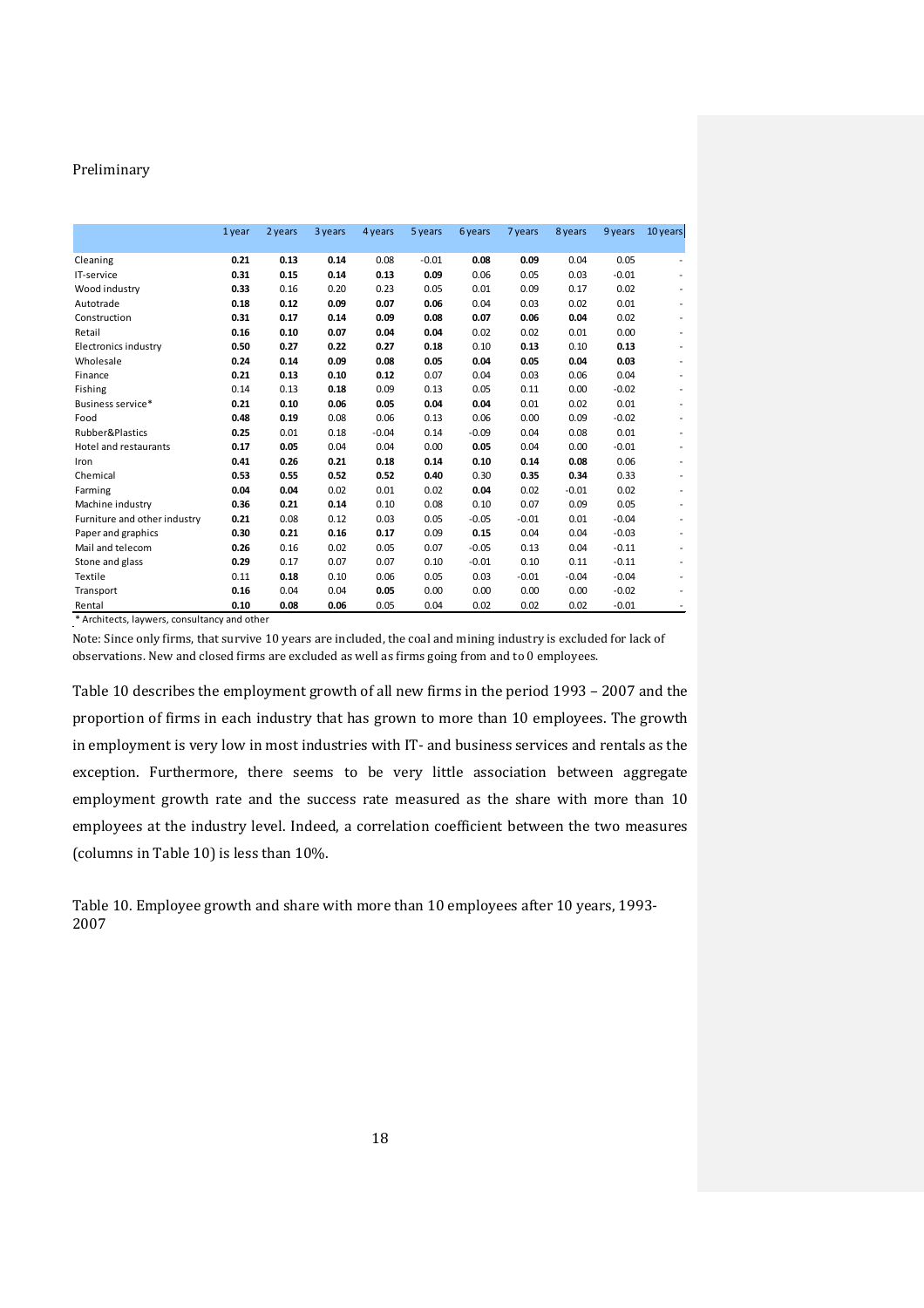|                                       | Growth<br><b>Employees,</b><br>1993-2007 | More than 10<br>employees after 10<br>years |
|---------------------------------------|------------------------------------------|---------------------------------------------|
|                                       | %                                        | %                                           |
| Cole and mining                       | 3.7                                      | 50.0                                        |
| Mail and telecom                      | 2.6                                      | 28.3                                        |
| Food                                  | $-1.8$                                   | 26.2                                        |
| Machine industry                      | $-0.5$                                   | 26.1                                        |
| <b>Rubber&amp;Plastics</b>            | 0.2                                      | 23.9                                        |
| Chemical                              | 2.3                                      | 23.1                                        |
| Wood industry                         | 0.8                                      | 22.6                                        |
| Electronics industry                  | 1.3                                      | 21.9                                        |
| IT-service                            | 17.5                                     | 17.9                                        |
| Cleaning                              | 6.6                                      | 16.8                                        |
| Iron                                  | $-0.5$                                   | 15.4                                        |
| Furniture and other industry          | $-1.5$                                   | 14.3                                        |
| Wholesale                             | 1.2                                      | 13.0                                        |
| Construction                          | 3.4                                      | 11.7                                        |
| Paper and graphics                    | 0.0                                      | 11.7                                        |
| Finance                               | 0.1                                      | 10.6                                        |
| Business service*                     | 5.3                                      | 10.6                                        |
| Textile                               | $-4.7$                                   | 8.5                                         |
| Hotel and restaurants                 | 3.7                                      | 8.2                                         |
| Transport                             | 1.2                                      | 7.9                                         |
| Retail                                | 2.3                                      | 5.6                                         |
| Autotrade                             | 2.5                                      | 5.4                                         |
| Rental                                | 9.9                                      | 4.7                                         |
| Fishing                               | $-3.2$                                   | 1.2                                         |
| Farming                               | 0.3                                      | 0.9                                         |
| Stone and glass                       | $-0.7$                                   | 0.0                                         |
| Unknown/other                         | 2.5                                      | 4.6                                         |
| * Architects Jaywers consulting other |                                          |                                             |

The lack of correlation between employment growth and share of firms with more than 10 employees after 10 years at the sector level can to some extent be explained by large variations of survival rates among industries. Table 11 shows that Coal and mining and mail and telecom have very few firms left after 10 years, but a rather large percentage of the firms have grown to more than 10 employees. It looks like these firms either "grow or die".,

The service sector is very different as very few service sector firms grow beyond 10 employees. However, service sector firms do actually survive at a greater rate than other sectors. Service firms are therefore not "grow or die" but more "stagnate and survive". ITservice and cleaning are somewhat an exception, since they have larger shares of firms with more than 10 employees, but especially in IT-service, very few firms are alive after 10 years. The higher survival rate is part of the explanation for the job generation in the service sectors.

A few manufacturing sectors (machine industry and Rubber&Plastics industries) stands out. They have both a high share of growth firms and high survival rates.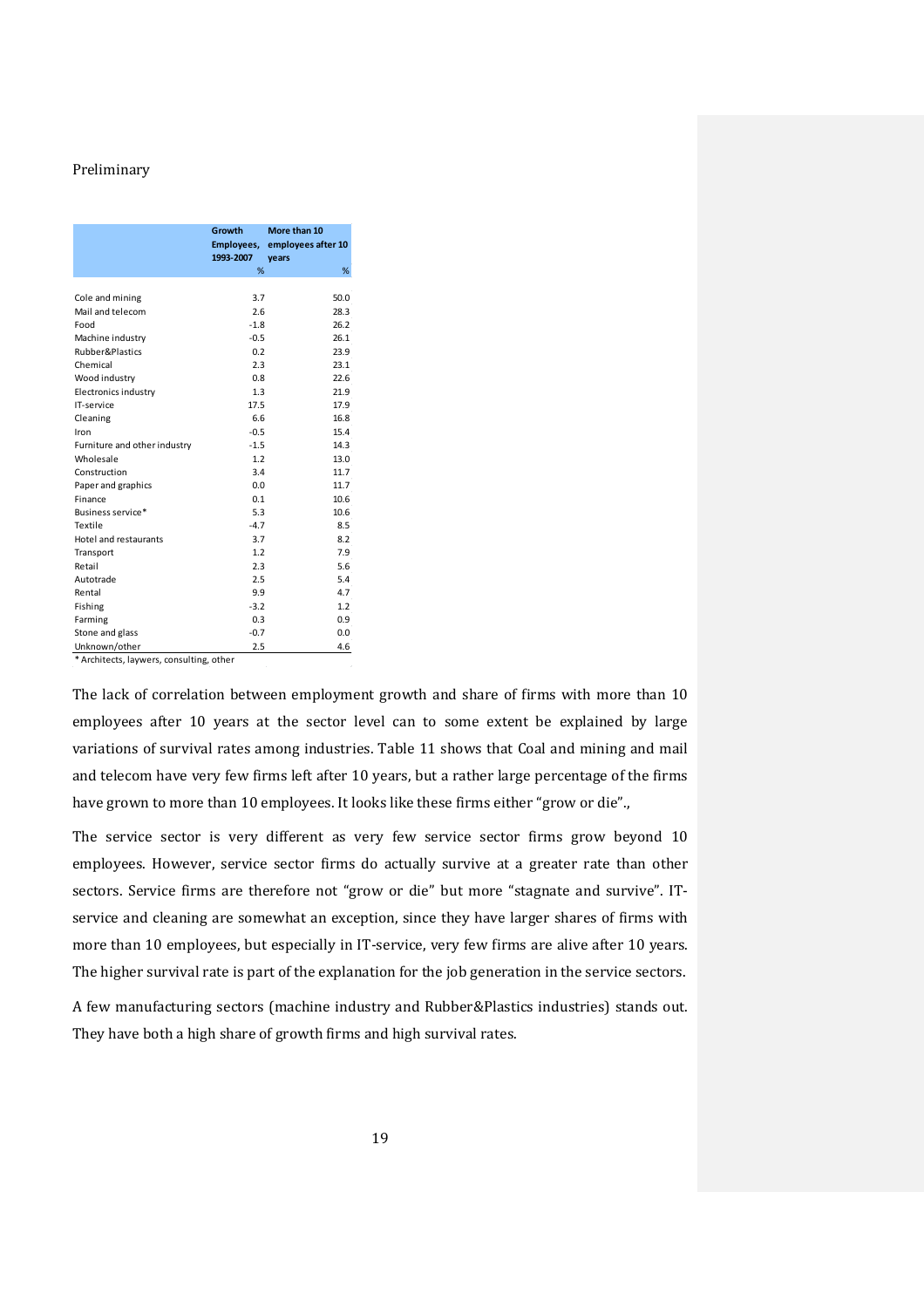So the common notion, that job creation should come from existing small and medium sized firms growing larger do not seem to be true in all industries. Especially in the service sector, many firms that do survive never grow beyond 10 employees.

Correlation between survival and share of 10+ employees…TBW

|                              | More than 10 employees       |      | <b>Firms left</b> |                |
|------------------------------|------------------------------|------|-------------------|----------------|
|                              | After 5 years After 10 years |      | After 5 years     | After 10 years |
|                              | %                            | %    | %                 | %              |
|                              |                              |      |                   |                |
| Cole and mining              | 5.6                          | 50.0 | 27.7              | 6.2            |
| Mail and telecom             | 18.0                         | 28.3 | 29.8              | 6.7            |
| Food industry                | 14.2                         | 26.2 | 34.9              | 11.3           |
| Machine industry             | 9.5                          | 26.1 | 50.2              | 21.2           |
| Rubber&Plastics industry     | 8.7                          | 23.9 | 51.1              | 25.6           |
| Chemical industry            | 16.0                         | 23.1 | 40.3              | 10.5           |
| Wood indutry                 | 10.1                         | 22.6 | 43.6              | 15.2           |
| Electronics industry         | 10.7                         | 21.9 | 46.7              | 17.8           |
| IT-service                   | 10.7                         | 17.9 | 33.6              | 7.8            |
| Cleaning                     | 9.8                          | 16.8 | 36.3              | 12.4           |
| Iron industry                | 10.4                         | 15.4 | 41.7              | 15.8           |
| Furniture and other industry | 9.1                          | 14.3 | 44.7              | 16.4           |
| Wholesale                    | 6.4                          | 13.0 | 41.5              | 15.2           |
| Construction                 | 6.0                          | 11.7 | 36.1              | 12.2           |
| Paper and graphics industry  | 5.5                          | 11.7 | 40.1              | 16.2           |
| Finance                      | 5.2                          | 10.6 | 34.2              | 13.7           |
| <b>Business service</b>      | 6.8                          | 10.6 | 34.3              | 10.6           |
| Textile industry             | 7.1                          | 8.5  | 39.9              | 15.6           |
| Hotel and restaurants        | 6.1                          | 8.2  | 33.3              | 10.5           |
| Transport                    | 4.3                          | 7.9  | 47.3              | 18.5           |
| Retail                       | 3.0                          | 5.6  | 34.5              | 10.9           |
| Autotrade                    | 3.2                          | 5.4  | 42.3              | 17.2           |
| Rental                       | 3.1                          | 4.7  | 40.9              | 15.8           |
| Fishing                      | 0.0                          | 1.2  | 43.7              | 14.9           |
| Farming                      | 0.6                          | 0.9  | 50.9              | 23.9           |
| Stone and glass industry     | 3.6                          | 0.0  | 39.8              | 12.8           |
| Unknown/other                | 3.6                          | 4.6  | 40.7              | 15.7           |

|  |  | Table 11. Firms with more than 10 employees after 5 and 10 years on industry, 1993-2007 |  |  |  |
|--|--|-----------------------------------------------------------------------------------------|--|--|--|
|  |  |                                                                                         |  |  |  |

\* Architects, laywers, consultancy and other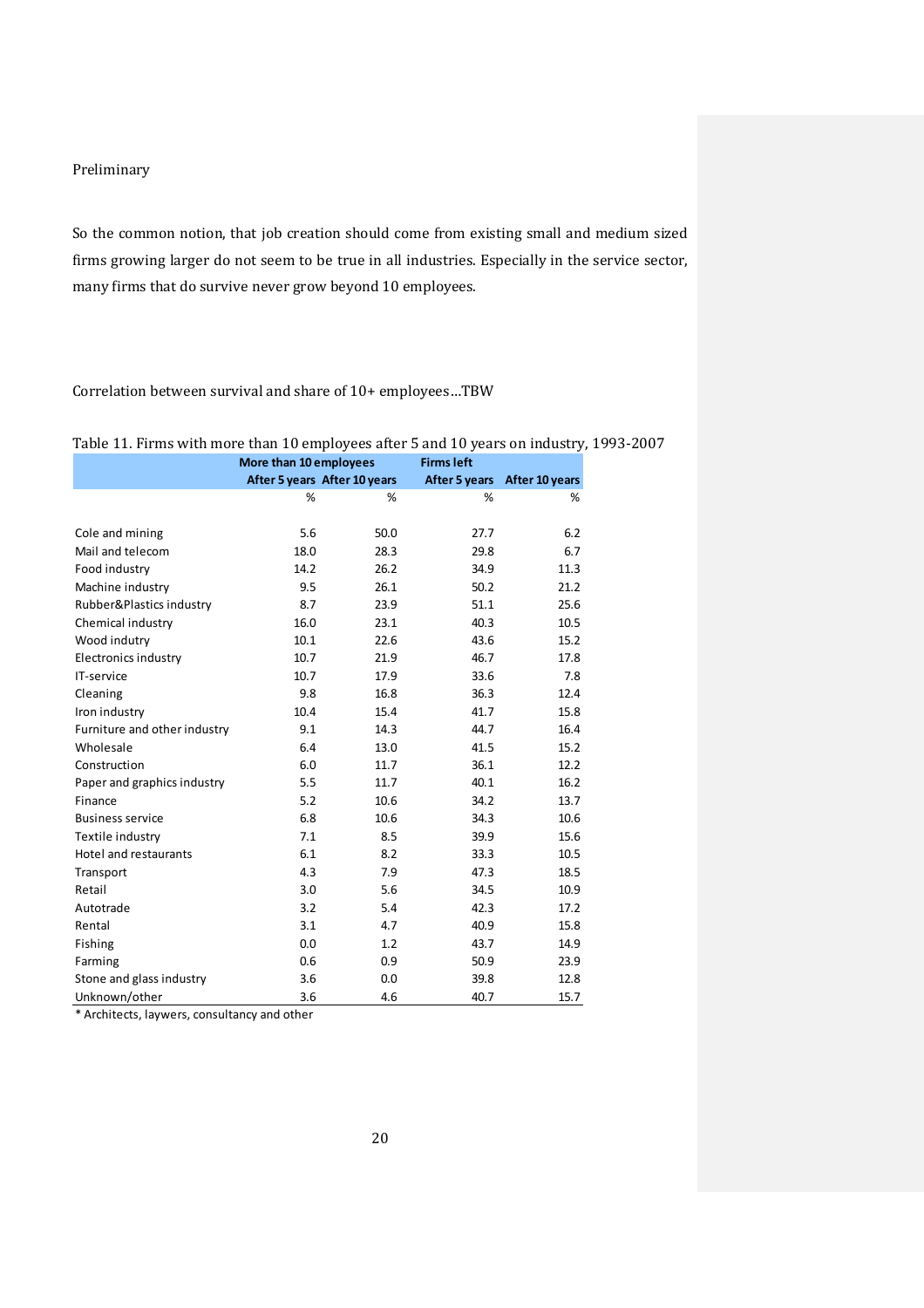The differences in job generation among sectors can also be explained by structural shifts in the economy. It seems like the expansion of jobs within a sector is nicely correlated with an expansion of firms within the same sector. Figure 12 shows the average annual growth in employment and in the number of firms within each industry. Only Chemical, Electronics, Woods and Plastic and Rubber industry have a positive job creation, but have a negative growth in number of firms. The rest of the manufacturing sector has both negative job growth and firm growth. Most of the service industries have both an increase in the number of firms and employment. Mail and telecom have been through a liberalization when the national telecom company was privatized in 1998, and the rather large number of new firms in this industry is the result of the liberalization. The many new cell phone companies that arise in this period is an illustration of this point. Though data are cleaned, so privatized firms are removed from data, some spin-offs of spin-offs will not be removed and will contribute to the large growth in this industry along with new players in the market.

Figure 12. Annual growth in number of employees and in firms, %.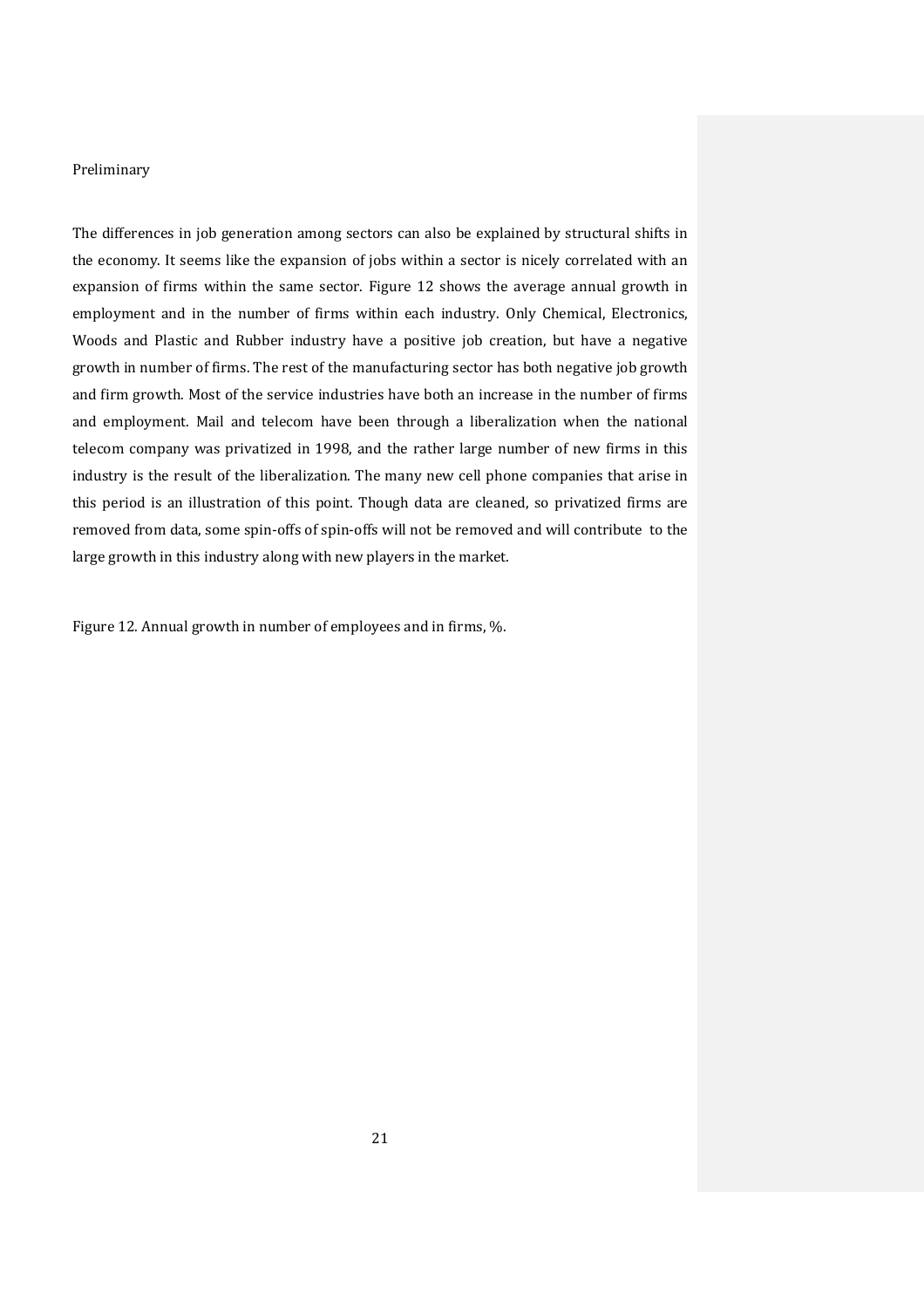

The increased number of firms in some industries can also be seen by looking at the share of new and exiting firms at the industry level. The share of new and closed firms of the average number of firms in the period is shown in figure 13. Only in fishing the number of closed firms is higher than the number of new firms. The share of new firms is highest in mail and telecom, IT-service, cleaning, hotel and restaurants and business service. These industries also have a high share of closures though it is much lower than the creation of new firms. The rest of the service sector also have fairly high shares of new firms, and higher than the share of closures. On the other hand the manufacturing sector have lower share of new firms and the share of closures is relatively higher than in the service sector.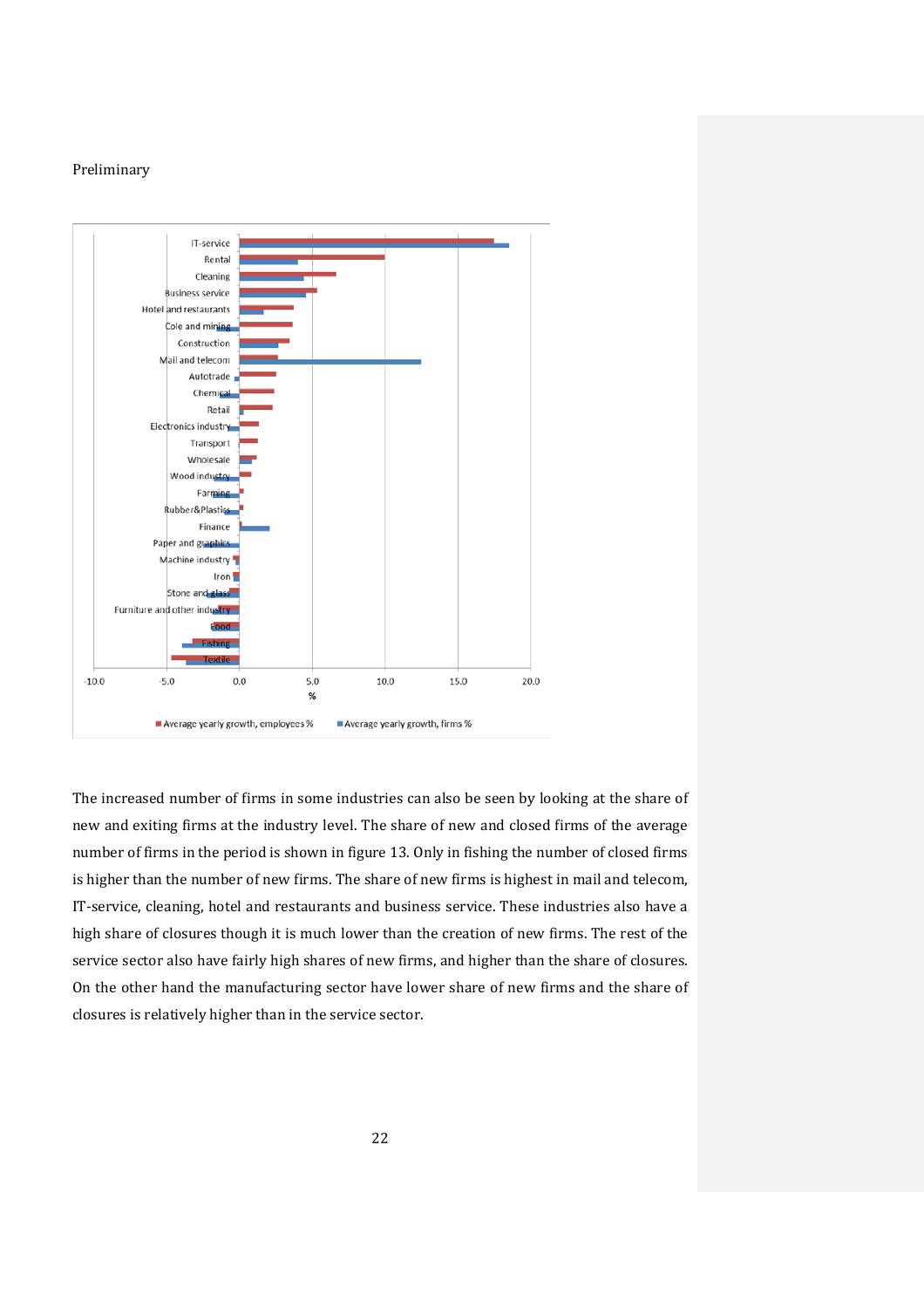

Figure 13. Share of new and closed firms of average number of firms, 1993-2007

The difference in growth of employees and firms in a few sectors indicates, that the average size of firms changes over time. The difference is shown in figure 14. Most industries experience a small increase in the average firm size, though mail and telecom, finance, textile, machine industry and IT-service actually becomes smaller in average. The textile industry is an outsourcing industry, so the size change will most likely be production moving out of the country.

Figure 14. Change in average size of firms 1993-2007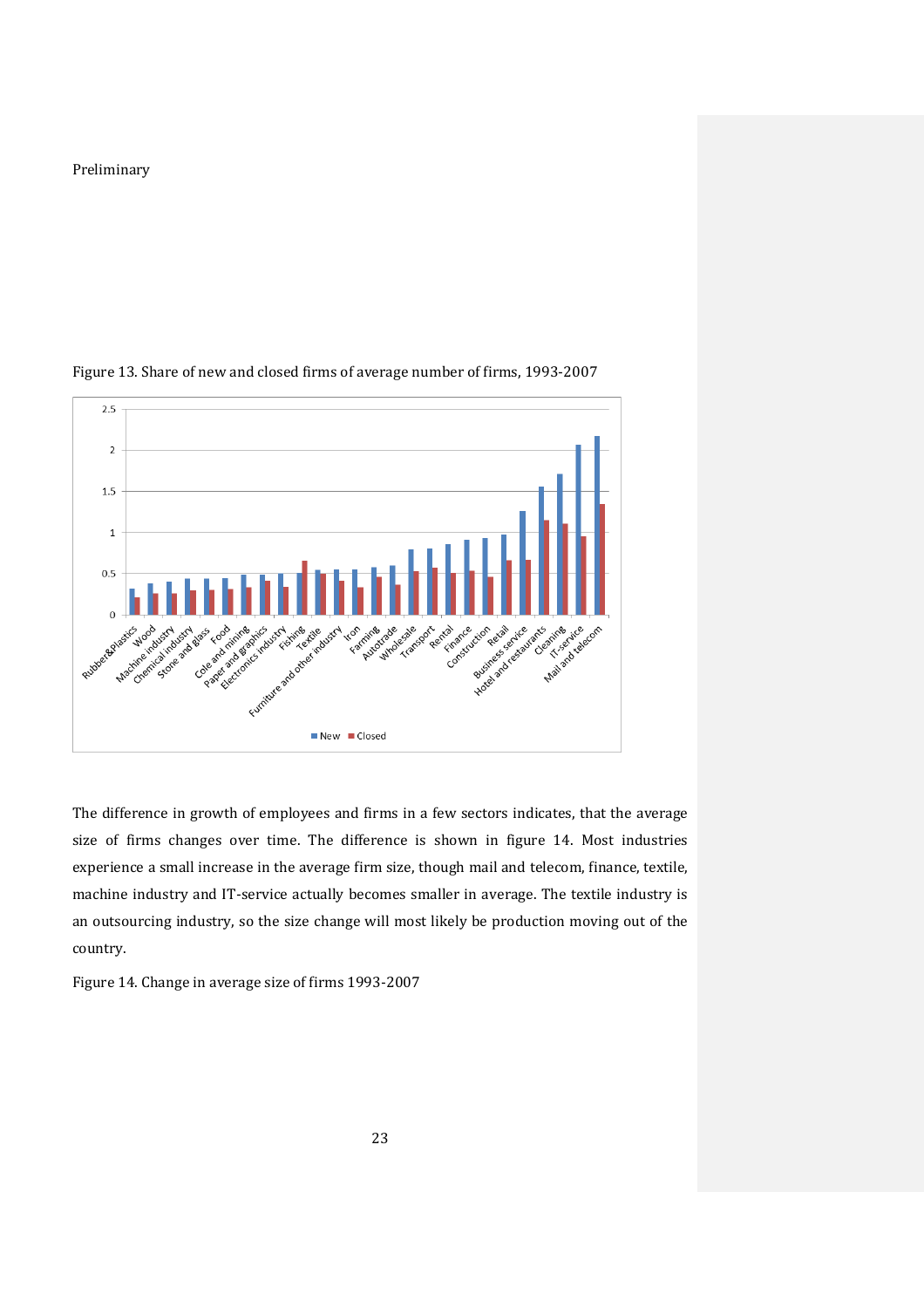

The main part of the manufacturing sector experienced negative growth in the number of firms and a negative growth of employees. This indicates an increasing concentration of employees on fewer firms. The share of new firms is lower than in the service sector while the closing share is relatively higher.. The exceptions are the Chemical, Electronics and Wood industry. The period from 1993 to 2007 ends just before the financial crisis, and if these larger firms in the manufacturing sector in the light of the crisis fire or chose to outsource, a large fraction of these jobs will be lost. Using the results of this paper it is not likely that creation of many more new firms will have a large impact on the manufacturing sector similar to the service industries. Here, expansion of a few of the survivors seems to be a better opportunity

The service sector, on the other hand, is characterized by many new firms starting up, and creating new jobs, but while many of the service sector industries have a relatively high share still alive after 10 years, they have a very small share of the surviving firms with more than 10 employees.

Thus, the prospects for general growth in employment depends on a contracting manufacturing industry and a service industry, where most firms remain small. If these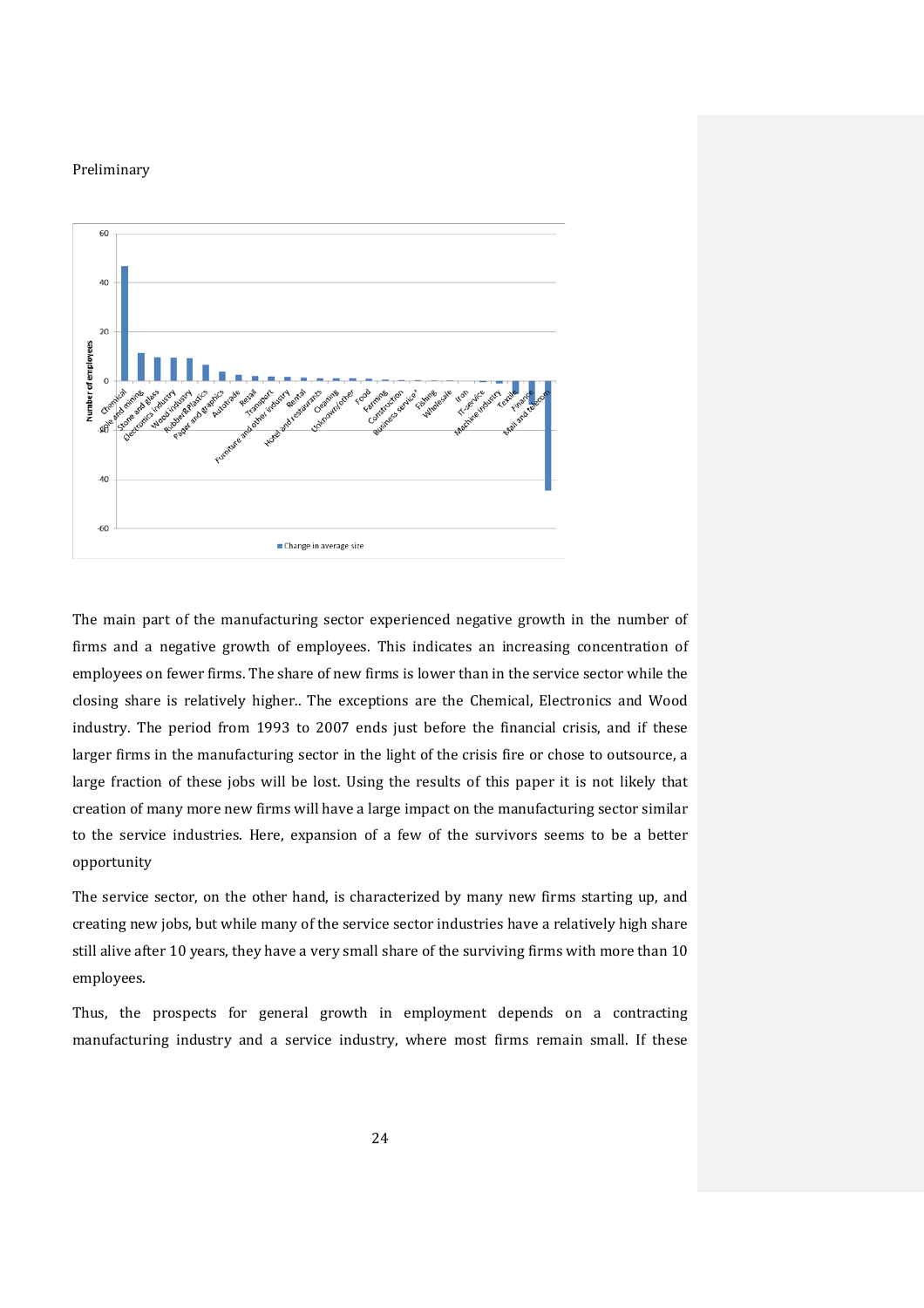tendencies cannot be reversed the only hope for future growth in employment lies in increasing the level of entrepreneurship.

This paper has demonstrated that spin-off firms, which is firms created within an existing firm, are quite successful, so here is another source for future development.

The results on which companies grow and which do not have a clear consequence for the discussion on the low productivity growth in Denmark. From 1993 to 2007 Denmark experienced an overall productivity growth of merely 1% per year. Our main result is that the main job creation has happened in small service firms. Since the service industry is the industry with the lowest productivity growth among all industries this may be a good explanation why overall productivity growth has been so low in Denmark. This does not answer the question why the service industry has had a lower productivity growth than in neighbouring countries.

# **Conclusions**

It has been shown in this paper that 50% of all newly started firms survive their 7 year birthday. In the service sector Hotel and restaurants, Mail and telecom, Finance and Retail the survival is below average while wholesale and business service is on average. In manufacturing the risk of closure is generally lower.

This study has demonstrated that it is safer to start a new firm within an existing firm (as a spin-off). Such firms tend to live 5 year longer (measured at the 50% survival rate) and to grow more than firms started outside existing firms. The reason is probably better access to know how, finance and all other sorts of resources.

However, there are few firms started within an existing firm so this is of limited help in creating more jobs.

For new firms the growth is only modest, so at the age of 10 years there are only 3% of the surviving firms (about 450 firms), which has made it into more than 20 employees. Growth is very low and declining with age for all industries with IT- and business services and rentals as the exception. Furthermore, there seems to be very little association between aggregate employment growth rate in an industry and the success rate measured as the share with more than 10 employees at the industry level. The main reason for that is large variations in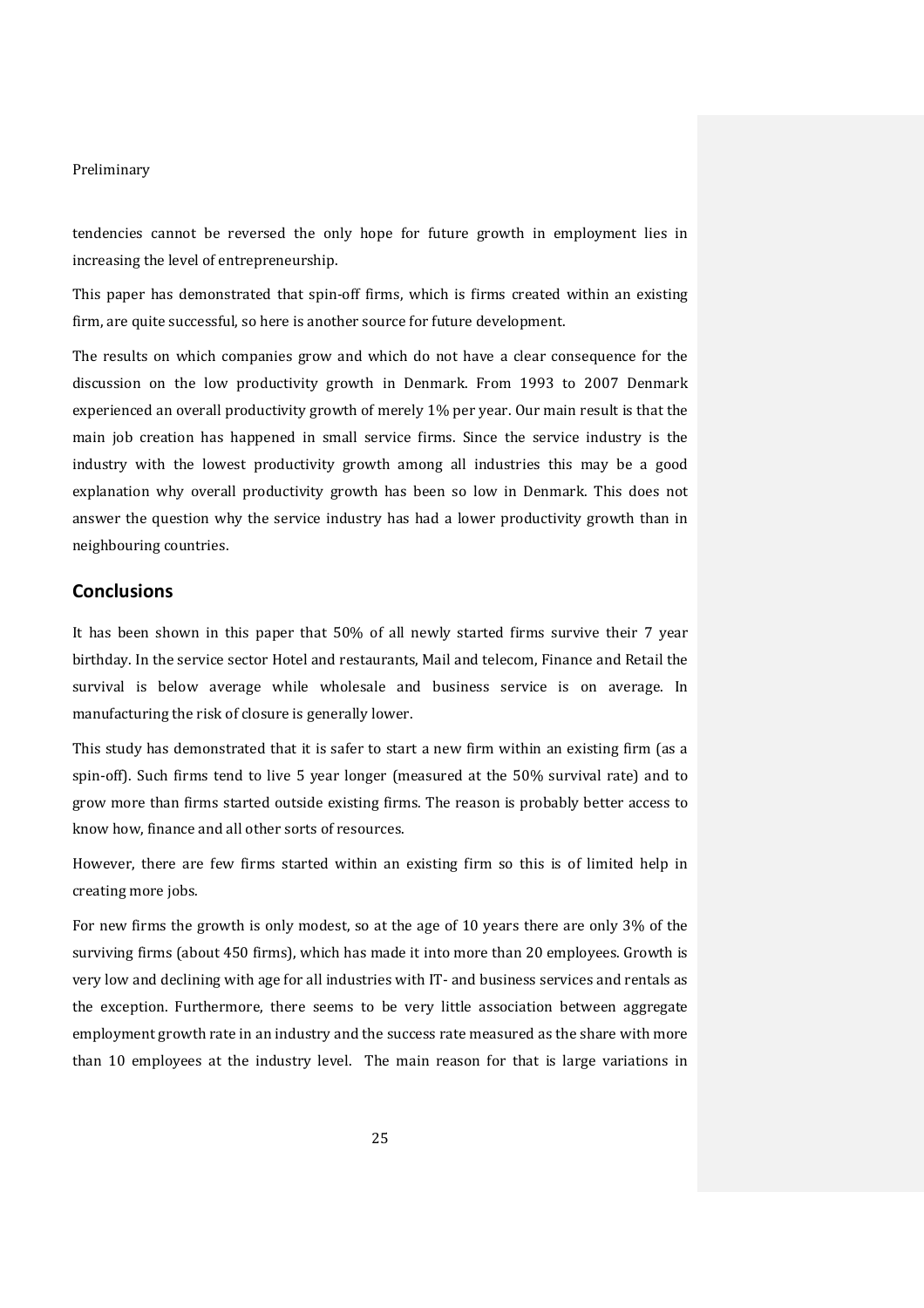survival rates among industries. An example is that Coal and Mining and Mail and Telecom have very few firms left after 10 years, but a rather large percentage of the firms have grown to more than 10 employees. It looks like these firms either "grow or die".,

The service sector is very different as very few service sector firms grow beyond 10 employees. However, service sector firms do actually survive at a greater rate than other sectors. Service firms are therefore not "grow or die" but more "stagnate and survive". ITservice and cleaning are somewhat an exception, since they have larger shares of firms with more than 10 employees, but especially in IT-service, very few firms are alive after 10 years. Thus, the higher survival rate is part of the explanation for the job generation in the service sectors. A few manufacturing sectors (machine industry and Rubber&Plastics industries) stands out. They have both a high share of growth firms and high survival rates.

So the common notion, that job creation should come from existing small and medium sized firms growing larger do not seem to be true in all industries. Especially in the service sector, many firms that actually survive never grow beyond 10 employees. At the moment we do not have a clear understanding of what keeps these firms back in growth, but one has to acknowledge that a number of firms by nature are not meant to grow. However, this does not rule out that the growth of these service sector jobs are held back because of institutional or financial reasons. Without changing these, the only way the service industry can create more jobs will be through the creation of more new firms.

The main part of the manufacturing sector experienced a concentration of employees on fewer firms. The share of new firms is lower than in the service sector while the closing share is relatively higher. The period from 1993 to 2007 ends just before the financial crisis, and if these larger firms in the manufacturing sector in the light of the crisis fire or choose to outsource part of the production, a large fraction of these jobs will be lost. Using the results of this paper it is not likely that the manufacturing sector will increase the number of jobs by more new firms but rather through expansion of a few of the surviving firms.

Finally, it is worth emphasizing that the composition of the growth pattern of Danish firms most likely has had a negative impact on the productivity growth in recent years.

Literature Haltiwanger et al, 2010 Ibsen et al 2011